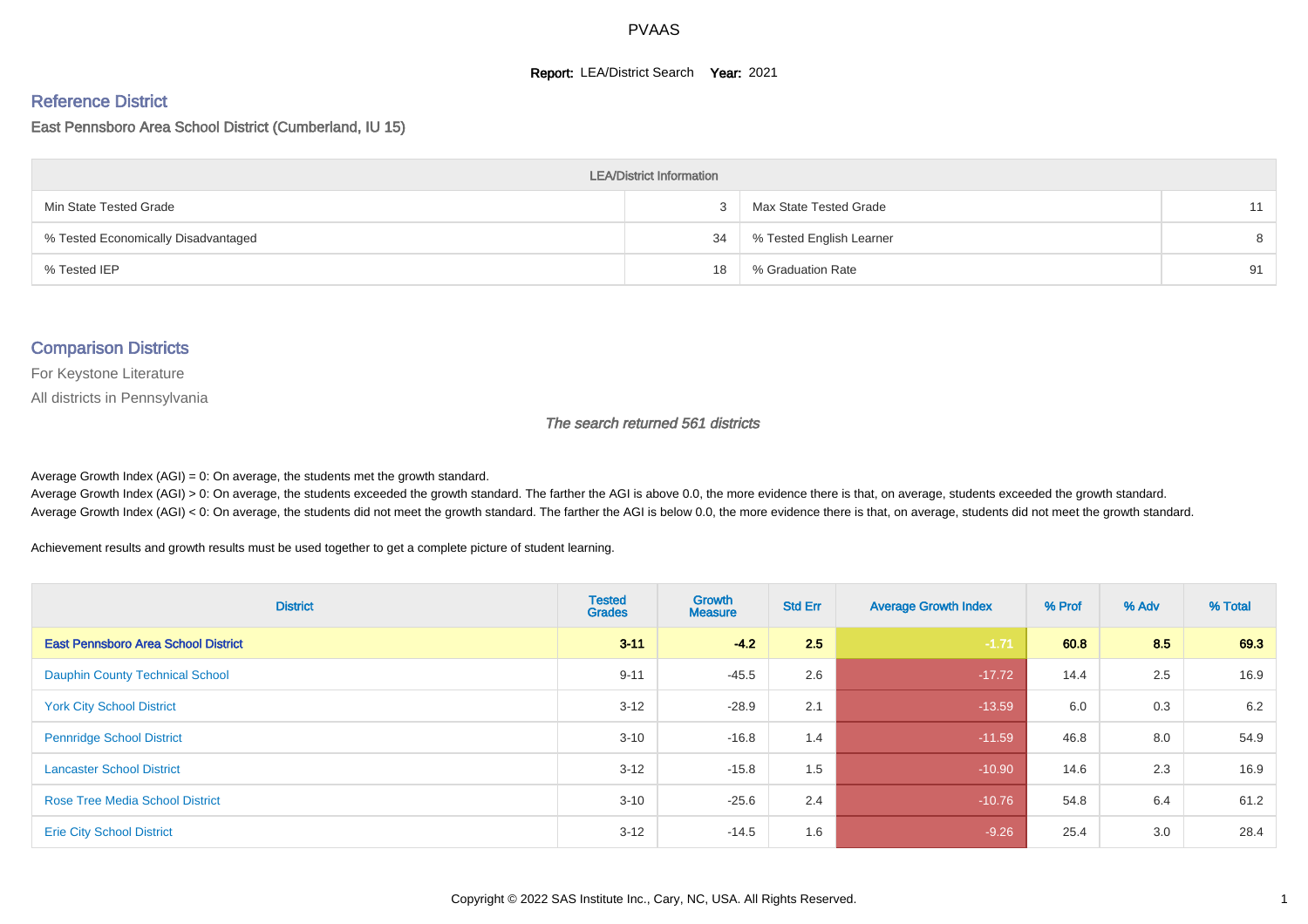| <b>District</b>                              | <b>Tested</b><br><b>Grades</b> | <b>Growth</b><br><b>Measure</b> | <b>Std Err</b> | <b>Average Growth Index</b> | % Prof | % Adv | % Total |
|----------------------------------------------|--------------------------------|---------------------------------|----------------|-----------------------------|--------|-------|---------|
| <b>East Pennsboro Area School District</b>   | $3 - 11$                       | $-4.2$                          | 2.5            | $-1.71$                     | 60.8   | 8.5   | 69.3    |
| <b>Shikellamy School District</b>            | $3 - 10$                       | $-22.3$                         | 2.5            | $-8.92$                     | 33.3   | 6.1   | 39.5    |
| <b>West Side CTC</b>                         | $9 - 10$                       | $-37.4$                         | 4.3            | $-8.64$                     | 8.8    | 0.0   | 8.8     |
| <b>Norristown Area School District</b>       | $3 - 12$                       | $-12.8$                         | 1.6            | $-7.98$                     | 23.5   | 2.3   | 25.7    |
| Owen J Roberts School District               | $3 - 11$                       | $-12.3$                         | 1.6            | $-7.61$                     | 57.0   | 11.9  | 69.0    |
| <b>Hatboro-Horsham School District</b>       | $3 - 11$                       | $-12.8$                         | 1.7            | $-7.47$                     | 45.6   | 7.2   | 52.8    |
| Philipsburg-Osceola Area School District     | $3 - 11$                       | $-24.8$                         | 3.3            | $-7.43$                     | 19.7   | 2.6   | 22.4    |
| <b>Chambersburg Area School District</b>     | $3 - 11$                       | $-9.5$                          | 1.3            | $-7.20$                     | 42.7   | 8.6   | 51.4    |
| <b>Northwestern School District</b>          | $3 - 11$                       | $-24.9$                         | 3.5            | $-7.13$                     | 42.6   | 2.9   | 45.6    |
| <b>Bristol Township School District</b>      | $3 - 11$                       | $-13.9$                         | 2.0            | $-7.05$                     | 31.0   | 3.7   | 34.7    |
| <b>Curwensville Area School District</b>     | $3 - 11$                       | $-27.9$                         | 4.1            | $-6.72$                     | 42.5   | 4.1   | 46.6    |
| Mifflinburg Area School District             | $3 - 11$                       | $-15.8$                         | 2.5            | $-6.30$                     | 42.4   | 4.0   | 46.4    |
| Lackawanna Trail School District             | $3 - 10$                       | $-21.7$                         | 3.5            | $-6.20$                     | 38.5   | 1.5   | 40.0    |
| <b>Lawrence County CTC</b>                   | $10 - 11$                      | $-21.7$                         | 3.6            | $-6.05$                     | 19.8   | 0.0   | 19.8    |
| <b>Ringgold School District</b>              | $3 - 11$                       | $-14.7$                         | 2.4            | $-6.04$                     | 41.5   | 7.9   | 49.4    |
| <b>Abington School District</b>              | $3 - 10$                       | $-11.5$                         | 1.9            | $-6.00$                     | 56.2   | 11.6  | 67.8    |
| <b>Springfield Township School District</b>  | $3 - 11$                       | $-18.9$                         | 3.2            | $-5.88$                     | 62.6   | 3.6   | 66.3    |
| <b>Solanco School District</b>               | $3 - 11$                       | $-11.0$                         | 2.0            | $-5.55$                     | 41.6   | 4.5   | 46.1    |
| <b>Exeter Township School District</b>       | $3 - 11$                       | $-10.4$                         | 1.9            | $-5.44$                     | 50.6   | 2.7   | 53.3    |
| <b>Southern Fulton School District</b>       | $3 - 11$                       | $-23.7$                         | 4.4            | $-5.37$                     | 34.2   | 10.5  | 44.7    |
| <b>Mastery Charter School - Gratz Campus</b> | $7 - 10$                       | $-23.9$                         | 4.5            | $-5.29$                     | 2.9    | 0.0   | 2.9     |
| <b>Plum Borough School District</b>          | $3 - 11$                       | $-11.3$                         | 2.2            | $-5.19$                     | 51.1   | 9.0   | 60.1    |
| <b>Titusville Area School District</b>       | $3 - 11$                       | $-13.2$                         | 2.6            | $-4.99$                     | 43.2   | 4.8   | 48.0    |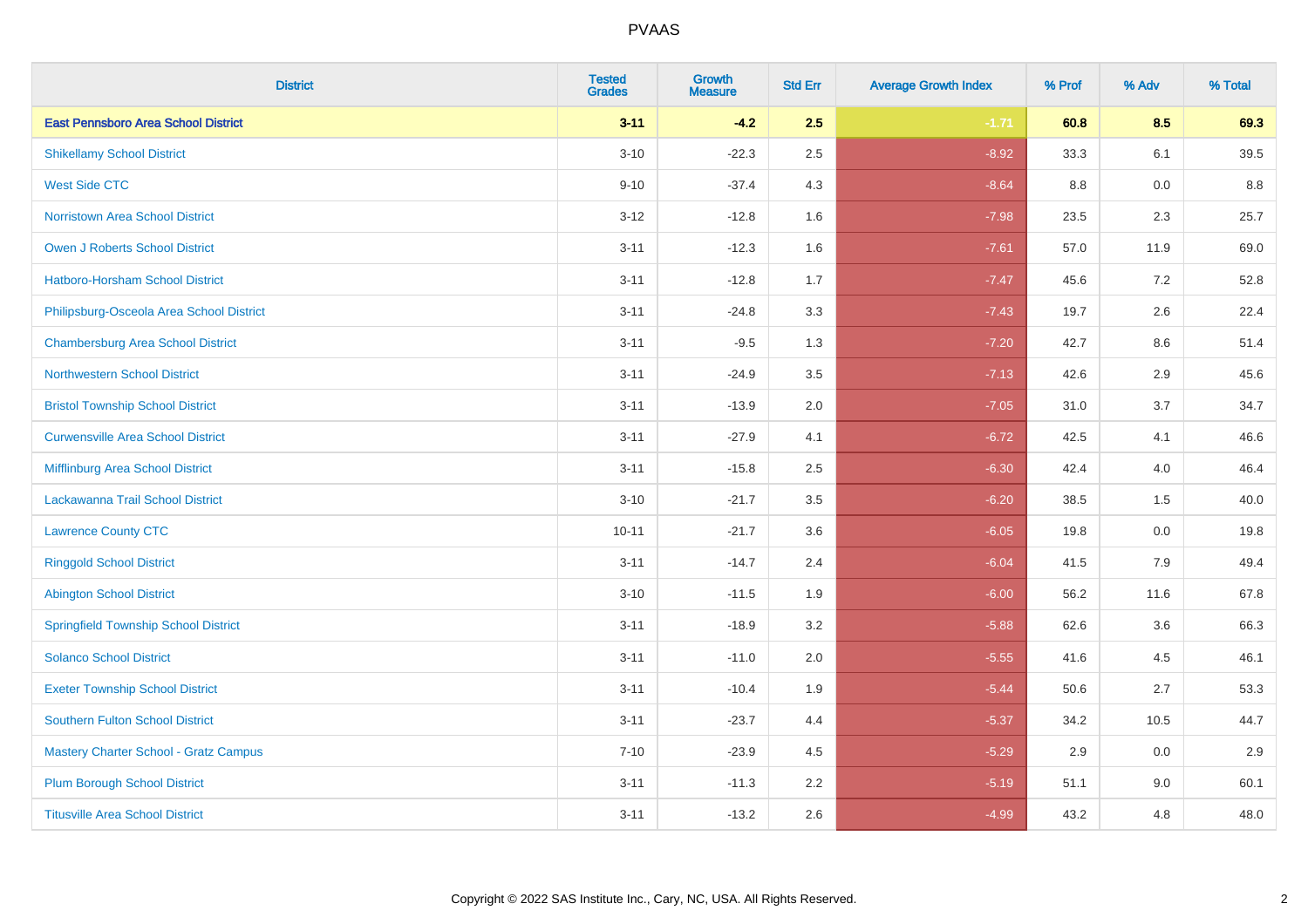| <b>District</b>                                | <b>Tested</b><br><b>Grades</b> | <b>Growth</b><br><b>Measure</b> | <b>Std Err</b> | <b>Average Growth Index</b> | % Prof | % Adv   | % Total |
|------------------------------------------------|--------------------------------|---------------------------------|----------------|-----------------------------|--------|---------|---------|
| <b>East Pennsboro Area School District</b>     | $3 - 11$                       | $-4.2$                          | 2.5            | $-1.71$                     | 60.8   | 8.5     | 69.3    |
| Southern Columbia Area School District         | $3 - 11$                       | $-14.6$                         | 3.0            | $-4.92$                     | 55.0   | 4.0     | 59.0    |
| Schuylkill Haven Area School District          | $3 - 11$                       | $-15.3$                         | 3.1            | $-4.87$                     | 49.7   | 2.4     | 52.1    |
| <b>Bucks County Technical High School</b>      | $9 - 10$                       | $-12.0$                         | 2.5            | $-4.84$                     | 35.9   | 3.2     | 39.2    |
| <b>Tacony Academy Charter School</b>           | $3 - 11$                       | $-14.7$                         | 3.0            | $-4.82$                     | 22.4   | 1.8     | 24.1    |
| <b>Tulpehocken Area School District</b>        | $3 - 12$                       | $-13.7$                         | 2.8            | $-4.81$                     | 36.7   | 2.8     | 39.4    |
| <b>Frazier School District</b>                 | $3 - 11$                       | $-17.2$                         | 3.7            | $-4.70$                     | 37.1   | 1.6     | 38.7    |
| <b>Riverside Beaver County School District</b> | $3 - 11$                       | $-14.0$                         | 3.0            | $-4.64$                     | 49.4   | 8.8     | 58.2    |
| <b>Penns Manor Area School District</b>        | $3 - 12$                       | $-17.0$                         | 3.7            | $-4.52$                     | 29.7   | 3.1     | 32.8    |
| <b>Annville-Cleona School District</b>         | $3 - 12$                       | $-12.1$                         | 2.7            | $-4.46$                     | 34.9   | 7.8     | 42.6    |
| <b>Lampeter-Strasburg School District</b>      | $3 - 12$                       | $-8.6$                          | 2.0            | $-4.33$                     | 55.1   | 9.8     | 64.8    |
| <b>Butler Area School District</b>             | $3 - 11$                       | $-6.5$                          | 1.5            | $-4.26$                     | 42.5   | 9.4     | 51.9    |
| Southern Tioga School District                 | $3 - 11$                       | $-11.5$                         | 2.7            | $-4.25$                     | 47.8   | 6.4     | 54.3    |
| <b>South Park School District</b>              | $3 - 11$                       | $-11.3$                         | 2.7            | $-4.23$                     | 53.5   | 13.7    | 67.3    |
| <b>West Mifflin Area School District</b>       | $3 - 12$                       | $-12.3$                         | 2.9            | $-4.22$                     | 39.7   | 10.3    | 50.0    |
| <b>Columbia-Montour AVTS</b>                   | $9 - 10$                       | $-12.5$                         | 3.0            | $-4.16$                     | 22.3   | $0.6\,$ | 22.9    |
| Jefferson County-Dubois AVTS                   | $9 - 11$                       | $-16.2$                         | 3.9            | $-4.16$                     | 23.0   | 0.0     | 23.0    |
| <b>Wellsboro Area School District</b>          | $3 - 11$                       | $-12.4$                         | 3.0            | $-4.11$                     | 49.2   | 11.9    | 61.1    |
| <b>Avonworth School District</b>               | $3 - 10$                       | $-12.6$                         | 3.1            | $-4.01$                     | 59.8   | 4.6     | 64.4    |
| <b>Big Spring School District</b>              | $3 - 11$                       | $-9.8$                          | 2.4            | $-4.00$                     | 38.6   | 8.9     | 47.5    |
| Catasauqua Area School District                | $3 - 12$                       | $-12.1$                         | 3.0            | $-4.00$                     | 36.8   | 7.6     | 44.3    |
| Southern Huntingdon County School District     | $3 - 11$                       | $-12.9$                         | 3.2            | $-3.98$                     | 32.5   | 2.5     | 35.0    |
| <b>Minersville Area School District</b>        | $3 - 11$                       | $-14.4$                         | 3.7            | $-3.90$                     | 39.3   | 3.3     | 42.6    |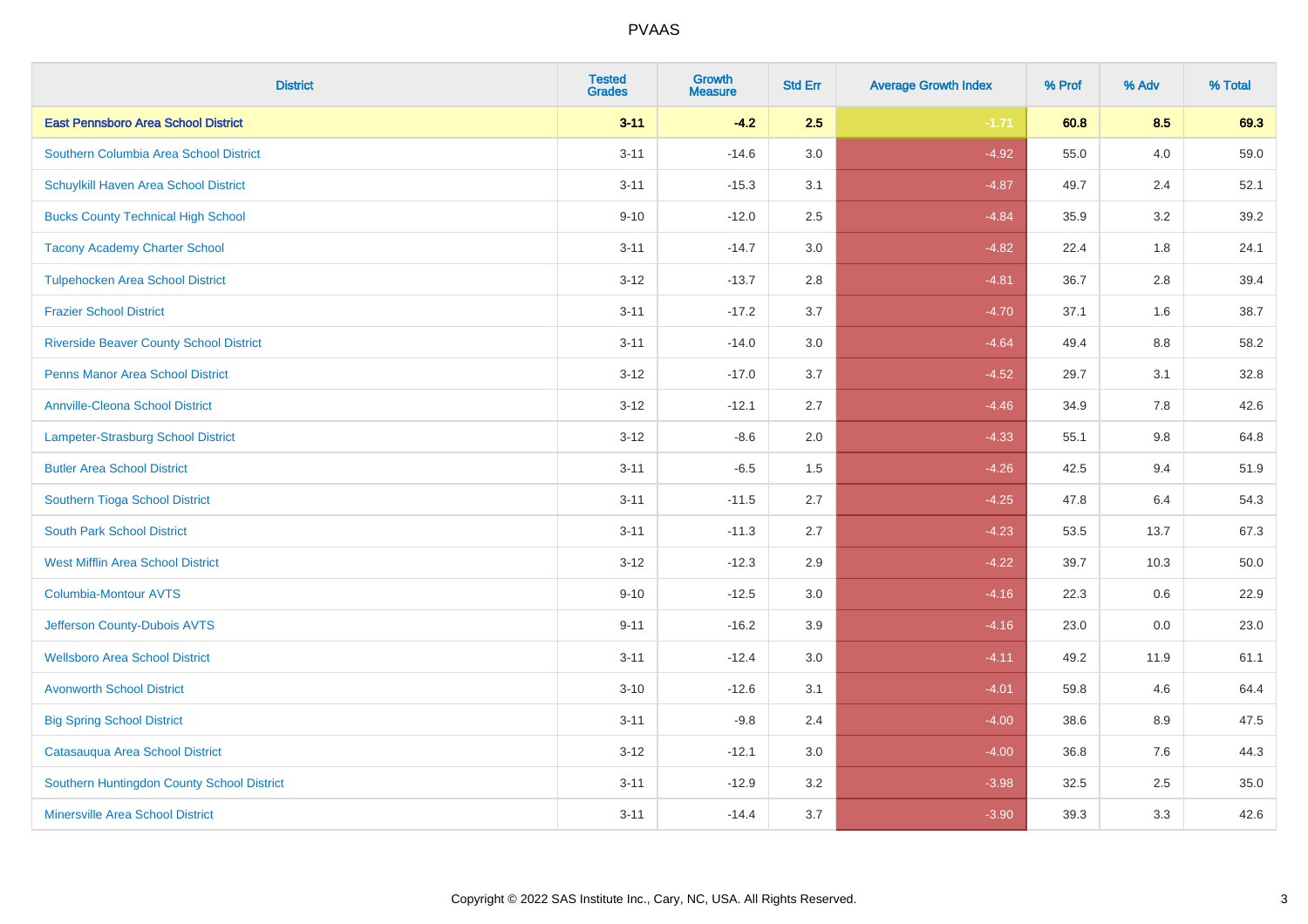| <b>District</b>                               | <b>Tested</b><br><b>Grades</b> | <b>Growth</b><br><b>Measure</b> | <b>Std Err</b> | <b>Average Growth Index</b> | % Prof | % Adv   | % Total |
|-----------------------------------------------|--------------------------------|---------------------------------|----------------|-----------------------------|--------|---------|---------|
| <b>East Pennsboro Area School District</b>    | $3 - 11$                       | $-4.2$                          | 2.5            | $-1.71$                     | 60.8   | 8.5     | 69.3    |
| <b>Bradford Area School District</b>          | $3 - 12$                       | $-9.3$                          | 2.4            | $-3.87$                     | 45.8   | $8.3\,$ | 54.2    |
| <b>Marion Center Area School District</b>     | $3 - 10$                       | $-12.0$                         | 3.1            | $-3.87$                     | 33.7   | 1.1     | 34.8    |
| Northern Lehigh School District               | $3 - 12$                       | $-10.4$                         | 2.7            | $-3.82$                     | 28.0   | 9.3     | 37.3    |
| Propel Charter School - Braddock Hills        | $3 - 11$                       | $-13.6$                         | 3.6            | $-3.81$                     | 9.7    | 1.6     | 11.3    |
| Johnsonburg Area School District              | $3 - 11$                       | $-14.1$                         | 3.9            | $-3.62$                     | 54.0   | 4.6     | 58.6    |
| <b>Berwick Area School District</b>           | $3 - 11$                       | $-9.3$                          | 2.6            | $-3.59$                     | 42.1   | 5.5     | 47.6    |
| <b>Ridgway Area School District</b>           | $3 - 11$                       | $-14.5$                         | 4.1            | $-3.56$                     | 49.0   | 9.8     | 58.8    |
| <b>Clearfield Area School District</b>        | $3 - 10$                       | $-9.4$                          | 2.6            | $-3.56$                     | 43.0   | 3.1     | 46.1    |
| <b>Moniteau School District</b>               | $3 - 11$                       | $-11.8$                         | 3.3            | $-3.56$                     | 50.0   | 6.3     | 56.3    |
| <b>Milton Area School District</b>            | $3 - 11$                       | $-8.7$                          | 2.5            | $-3.52$                     | 45.4   | 6.9     | 52.3    |
| <b>Penn-Delco School District</b>             | $3 - 11$                       | $-6.8$                          | 1.9            | $-3.51$                     | 46.6   | 3.2     | 49.8    |
| <b>Williamsburg Community School District</b> | $3 - 11$                       | $-14.3$                         | 4.1            | $-3.48$                     | 28.3   | $0.0\,$ | 28.3    |
| <b>Interboro School District</b>              | $3 - 12$                       | $-7.3$                          | 2.1            | $-3.43$                     | 46.6   | 4.8     | 51.4    |
| <b>Elizabeth Forward School District</b>      | $3 - 11$                       | $-8.4$                          | 2.4            | $-3.41$                     | 51.7   | 4.0     | 55.7    |
| <b>Steelton-Highspire School District</b>     | $3 - 11$                       | $-11.8$                         | 3.5            | $-3.40$                     | 14.5   | $0.0\,$ | 14.5    |
| <b>Neshannock Township School District</b>    | $3 - 10$                       | $-9.7$                          | 2.9            | $-3.34$                     | 62.4   | 5.6     | 67.9    |
| Maritime Academy Charter School               | $3 - 10$                       | $-11.4$                         | 3.5            | $-3.29$                     | 15.2   | 0.0     | 15.2    |
| <b>Tamaqua Area School District</b>           | $3 - 12$                       | $-8.2$                          | 2.5            | $-3.24$                     | 44.5   | 1.9     | 46.4    |
| <b>Waynesboro Area School District</b>        | $3 - 12$                       | $-6.1$                          | 1.9            | $-3.20$                     | 50.0   | 6.8     | 56.8    |
| <b>Boyertown Area School District</b>         | $3 - 11$                       | $-4.7$                          | 1.5            | $-3.17$                     | 55.2   | 11.3    | 66.5    |
| <b>Wallenpaupack Area School District</b>     | $3 - 11$                       | $-7.1$                          | 2.3            | $-3.09$                     | 40.8   | 2.4     | 43.1    |
| <b>Dubois Area School District</b>            | $3 - 11$                       | $-6.2$                          | 2.0            | $-3.07$                     | 50.9   | 13.4    | 64.3    |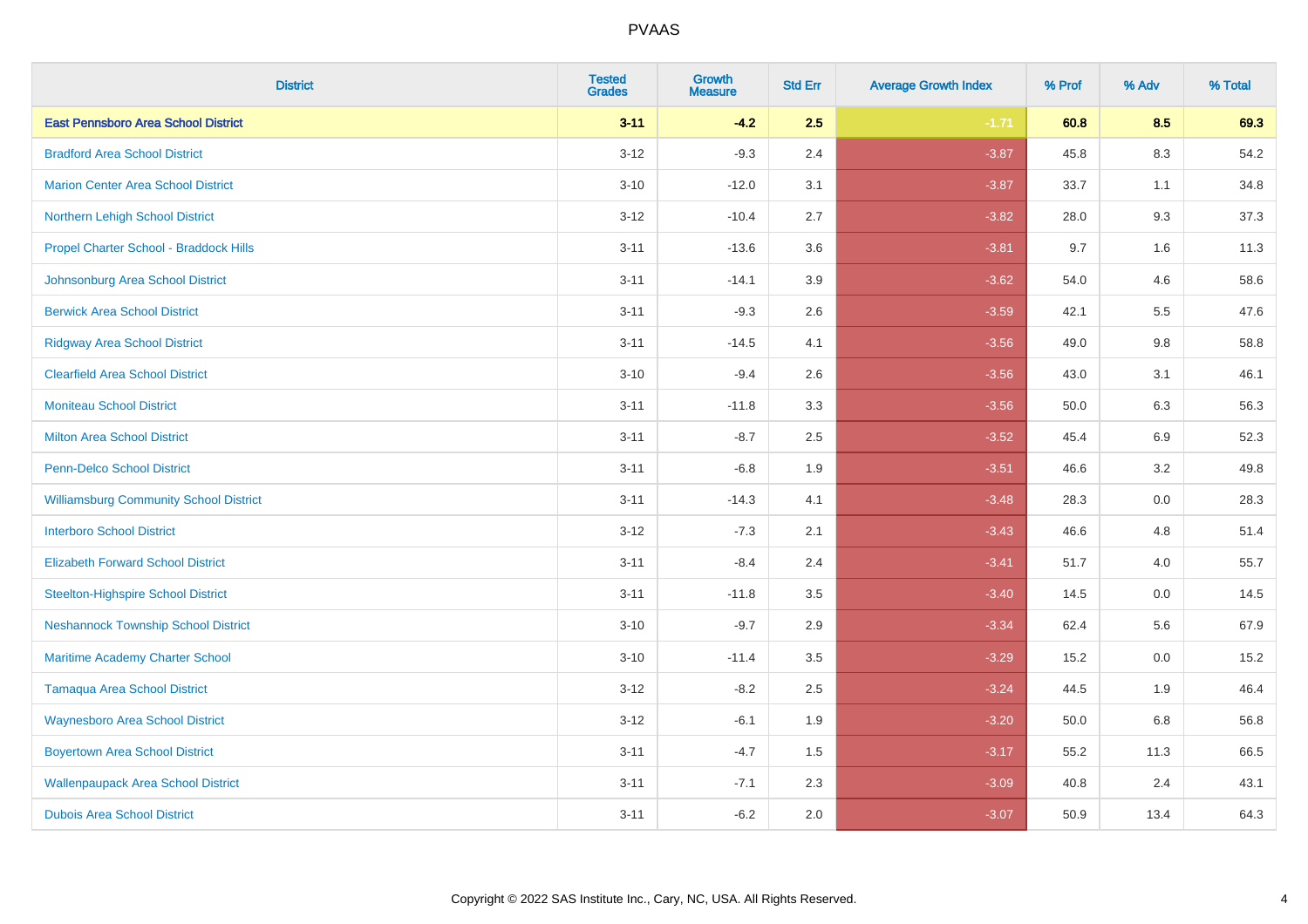| <b>District</b>                              | <b>Tested</b><br><b>Grades</b> | <b>Growth</b><br><b>Measure</b> | <b>Std Err</b> | <b>Average Growth Index</b> | % Prof | % Adv   | % Total |
|----------------------------------------------|--------------------------------|---------------------------------|----------------|-----------------------------|--------|---------|---------|
| <b>East Pennsboro Area School District</b>   | $3 - 11$                       | $-4.2$                          | 2.5            | $-1.71$                     | 60.8   | 8.5     | 69.3    |
| <b>Palisades School District</b>             | $3 - 11$                       | $-8.7$                          | 2.8            | $-3.06$                     | 53.8   | $6.7\,$ | 60.5    |
| <b>Pittsburgh School District</b>            | $3 - 11$                       | $-3.3$                          | 1.1            | $-3.04$                     | 33.9   | 8.2     | 42.1    |
| Philadelphia Academy Charter School          | $3 - 11$                       | $-8.9$                          | 2.9            | $-3.04$                     | 50.5   | 2.9     | 53.4    |
| <b>North East School District</b>            | $3 - 11$                       | $-9.3$                          | 3.1            | $-3.02$                     | 62.6   | 14.4    | 77.0    |
| <b>Penn Hills School District</b>            | $3 - 11$                       | $-7.6$                          | 2.6            | $-2.94$                     | 33.1   | 0.7     | 33.8    |
| <b>Conneaut School District</b>              | $3 - 12$                       | $-7.5$                          | 2.6            | $-2.91$                     | 38.4   | 7.4     | 45.8    |
| <b>Easton Area School District</b>           | $3 - 12$                       | $-4.1$                          | 1.4            | $-2.91$                     | 39.9   | 4.0     | 43.9    |
| <b>Rochester Area School District</b>        | $3 - 11$                       | $-13.2$                         | 4.6            | $-2.89$                     | 19.5   | 1.3     | 20.8    |
| <b>Union City Area School District</b>       | $3 - 12$                       | $-10.2$                         | 3.6            | $-2.87$                     | 42.9   | 3.2     | 46.0    |
| <b>Northern Potter School District</b>       | $3 - 12$                       | $-13.1$                         | 4.6            | $-2.84$                     | 37.5   | 0.0     | 37.5    |
| <b>Propel Charter School-Homestead</b>       | $3 - 11$                       | $-11.7$                         | 4.1            | $-2.84$                     | 15.9   | 0.0     | 15.9    |
| Nazareth Area School District                | $3 - 11$                       | $-4.7$                          | 1.7            | $-2.82$                     | 59.2   | $9.9\,$ | 69.0    |
| <b>Carlisle Area School District</b>         | $3 - 11$                       | $-5.3$                          | 1.9            | $-2.81$                     | 54.0   | 6.3     | 60.3    |
| <b>Carmichaels Area School District</b>      | $3 - 10$                       | $-9.3$                          | 3.3            | $-2.81$                     | 35.1   | 1.4     | 36.5    |
| <b>Redbank Valley School District</b>        | $3 - 11$                       | $-9.5$                          | 3.4            | $-2.77$                     | 31.5   | 4.9     | 36.4    |
| <b>Highlands School District</b>             | $3 - 11$                       | $-7.4$                          | 2.7            | $-2.76$                     | 44.4   | 3.7     | 48.2    |
| <b>Forest Hills School District</b>          | $3 - 11$                       | $-7.3$                          | 2.7            | $-2.74$                     | 41.1   | 13.7    | 54.8    |
| <b>Trinity Area School District</b>          | $3 - 11$                       | $-5.4$                          | 2.0            | $-2.71$                     | 48.3   | 11.8    | 60.1    |
| <b>Propel Charter School-Montour</b>         | $3 - 10$                       | $-10.7$                         | 3.9            | $-2.71$                     | 13.7   | 0.0     | 13.7    |
| South Allegheny School District              | $3 - 11$                       | $-8.8$                          | 3.2            | $-2.70$                     | 40.5   | 0.0     | 40.5    |
| <b>Quakertown Community School District</b>  | $3-12$                         | $-4.4$                          | 1.6            | $-2.70$                     | 56.5   | 10.0    | 66.6    |
| <b>Blairsville-Saltsburg School District</b> | $3 - 11$                       | $-8.0$                          | 3.0            | $-2.68$                     | 37.3   | 7.0     | 44.3    |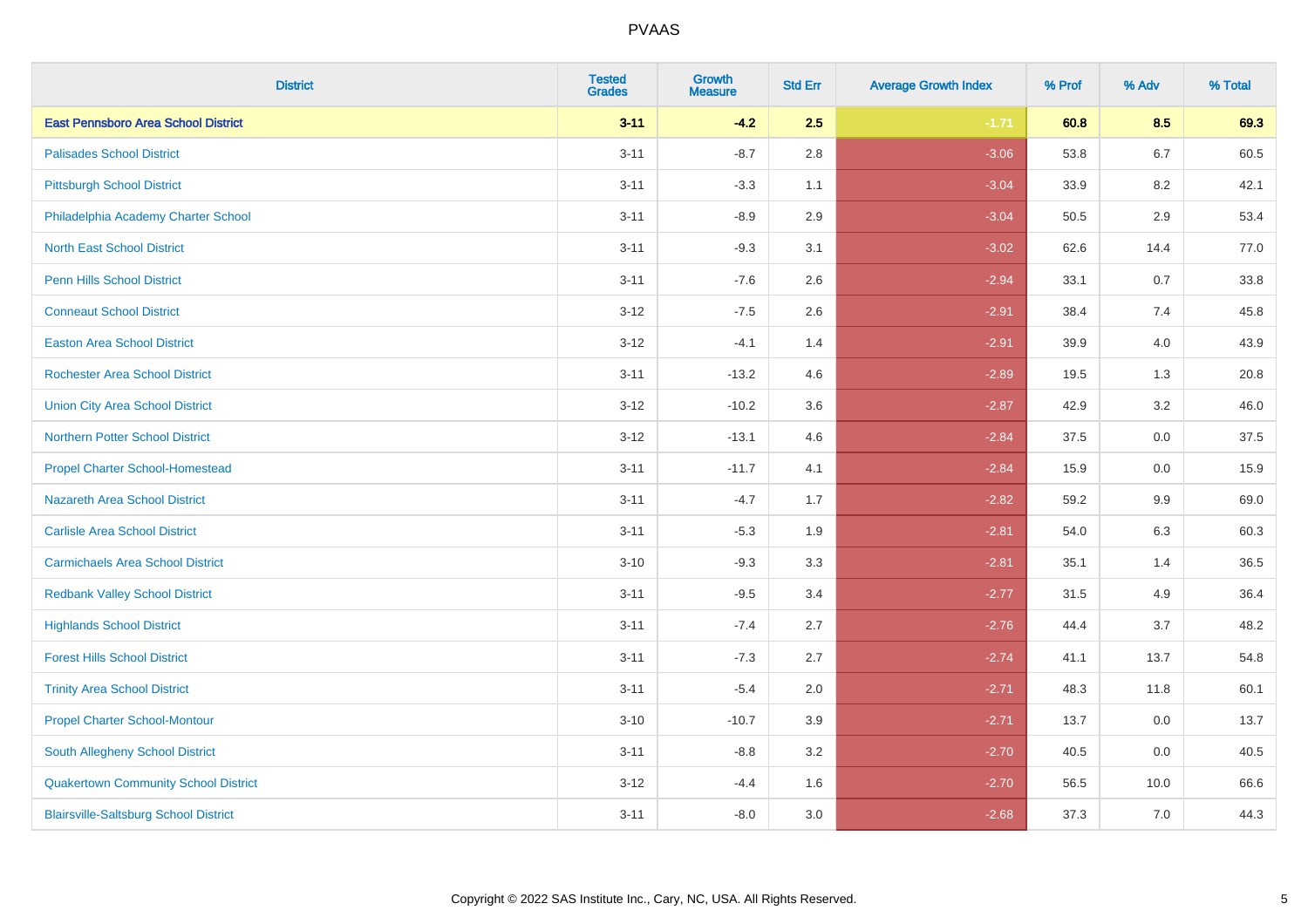| <b>District</b>                               | <b>Tested</b><br><b>Grades</b> | <b>Growth</b><br><b>Measure</b> | <b>Std Err</b> | <b>Average Growth Index</b> | % Prof | % Adv   | % Total |
|-----------------------------------------------|--------------------------------|---------------------------------|----------------|-----------------------------|--------|---------|---------|
| <b>East Pennsboro Area School District</b>    | $3 - 11$                       | $-4.2$                          | 2.5            | $-1.71$                     | 60.8   | 8.5     | 69.3    |
| <b>Harbor Creek School District</b>           | $3 - 11$                       | $-7.1$                          | 2.7            | $-2.67$                     | 48.8   | 15.2    | 64.0    |
| <b>Pine Grove Area School District</b>        | $3 - 11$                       | $-7.7$                          | 2.9            | $-2.66$                     | 42.3   | 7.7     | 50.0    |
| <b>New Castle Area School District</b>        | $3-12$                         | $-6.4$                          | 2.4            | $-2.66$                     | 32.5   | $4.3$   | 36.8    |
| Northern Tioga School District                | $3 - 12$                       | $-7.5$                          | 2.8            | $-2.64$                     | 54.0   | 1.2     | 55.2    |
| <b>Dunmore School District</b>                | $3 - 11$                       | $-7.7$                          | 2.9            | $-2.62$                     | 34.0   | 7.2     | 41.2    |
| <b>Coatesville Area School District</b>       | $3 - 11$                       | $-4.4$                          | 1.7            | $-2.62$                     | 36.3   | $4.2\,$ | 40.5    |
| <b>Northwest Area School District</b>         | $3 - 10$                       | $-10.0$                         | 3.8            | $-2.59$                     | 34.6   | 7.3     | 41.8    |
| <b>Blue Mountain School District</b>          | $3 - 10$                       | $-5.8$                          | 2.3            | $-2.56$                     | 46.6   | 8.5     | 55.1    |
| <b>Slippery Rock Area School District</b>     | $3 - 11$                       | $-6.3$                          | 2.5            | $-2.51$                     | 56.2   | $9.5\,$ | 65.7    |
| <b>North Star School District</b>             | $3 - 11$                       | $-8.7$                          | 3.5            | $-2.51$                     | 47.8   | 6.0     | 53.7    |
| <b>Mahanoy Area School District</b>           | $3 - 10$                       | $-9.0$                          | 3.6            | $-2.49$                     | 26.2   | 1.6     | 27.9    |
| <b>Keystone Central School District</b>       | $3 - 11$                       | $-5.1$                          | 2.0            | $-2.46$                     | 44.7   | 4.6     | 49.4    |
| <b>Sugar Valley Rural Charter School</b>      | $3 - 11$                       | $-11.0$                         | 4.5            | $-2.46$                     | 14.9   | $0.0\,$ | 14.9    |
| <b>Mohawk Area School District</b>            | $3 - 11$                       | $-7.5$                          | 3.1            | $-2.45$                     | 49.4   | 11.0    | 60.4    |
| <b>Innovative Arts Academy Charter School</b> | $6 - 11$                       | $-9.1$                          | 3.7            | $-2.44$                     | 9.5    | 0.0     | 9.5     |
| <b>Yough School District</b>                  | $3 - 10$                       | $-6.6$                          | 2.7            | $-2.43$                     | 50.8   | 4.0     | 54.8    |
| <b>Chartiers-Houston School District</b>      | $3 - 10$                       | $-8.6$                          | 3.5            | $-2.41$                     | 59.7   | 4.5     | 64.2    |
| <b>Farrell Area School District</b>           | $3 - 11$                       | $-10.4$                         | 4.3            | $-2.41$                     | 19.0   | 0.0     | 19.0    |
| <b>Universal Audenried Charter School</b>     | $9 - 11$                       | $-5.8$                          | 2.4            | $-2.40$                     | 14.6   | 0.0     | 14.6    |
| <b>Freedom Area School District</b>           | $3 - 11$                       | $-7.1$                          | 3.0            | $-2.37$                     | 43.8   | 4.2     | 47.9    |
| Jefferson-Morgan School District              | $3 - 10$                       | $-9.9$                          | 4.2            | $-2.35$                     | 43.8   | 4.2     | 47.9    |
| La Academia Partnership Charter School        | $6 - 11$                       | $-11.0$                         | 4.7            | $-2.34$                     | 6.8    | 0.0     | 6.8     |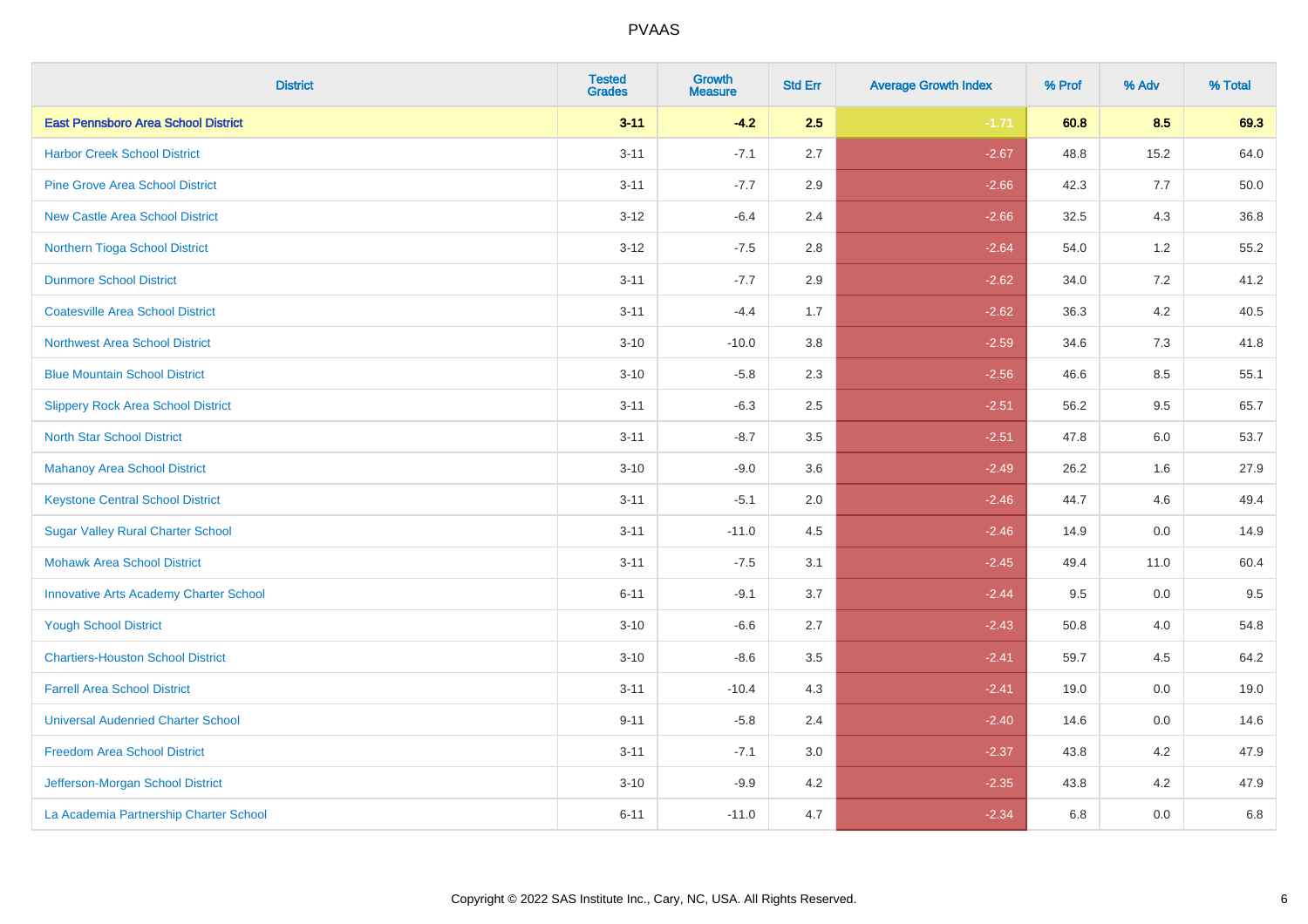| <b>District</b>                                   | <b>Tested</b><br><b>Grades</b> | <b>Growth</b><br><b>Measure</b> | <b>Std Err</b> | <b>Average Growth Index</b> | % Prof | % Adv   | % Total |
|---------------------------------------------------|--------------------------------|---------------------------------|----------------|-----------------------------|--------|---------|---------|
| <b>East Pennsboro Area School District</b>        | $3 - 11$                       | $-4.2$                          | 2.5            | $-1.71$                     | 60.8   | 8.5     | 69.3    |
| <b>Southmoreland School District</b>              | $3 - 11$                       | $-8.3$                          | 3.6            | $-2.32$                     | 56.8   | $7.2\,$ | 64.0    |
| <b>Upper Moreland Township School District</b>    | $3 - 11$                       | $-5.0$                          | 2.2            | $-2.31$                     | 57.9   | 4.0     | 61.9    |
| South Williamsport Area School District           | $3 - 10$                       | $-5.7$                          | 2.5            | $-2.30$                     | 45.5   | 4.5     | 50.0    |
| Salisbury-Elk Lick School District                | $3 - 11$                       | $-13.5$                         | 5.9            | $-2.30$                     | 27.8   | 0.0     | 27.8    |
| Indiana Area School District                      | $3 - 11$                       | $-5.3$                          | 2.3            | $-2.28$                     | 47.6   | 18.4    | 66.1    |
| <b>Oxford Area School District</b>                | $3 - 11$                       | $-4.3$                          | 1.9            | $-2.26$                     | 41.3   | 8.0     | 49.3    |
| <b>Juniata County School District</b>             | $3 - 12$                       | $-4.9$                          | 2.1            | $-2.26$                     | 38.5   | 2.9     | 41.4    |
| <b>Portage Area School District</b>               | $3 - 10$                       | $-8.1$                          | 3.6            | $-2.26$                     | 40.6   | 9.4     | 50.0    |
| <b>Windber Area School District</b>               | $3 - 11$                       | $-7.2$                          | 3.2            | $-2.24$                     | 55.4   | 7.2     | 62.6    |
| <b>East Lycoming School District</b>              | $3 - 11$                       | $-6.0$                          | 2.7            | $-2.24$                     | 48.3   | 4.2     | 52.5    |
| <b>York Co School Of Technology</b>               | $9 - 12$                       | $-3.8$                          | 1.7            | $-2.22$                     | 39.1   | 5.6     | 44.7    |
| <b>Muncy School District</b>                      | $3 - 11$                       | $-8.1$                          | 3.7            | $-2.21$                     | 42.0   | $3.8\,$ | 45.8    |
| <b>West Middlesex Area School District</b>        | $3 - 10$                       | $-8.4$                          | $3.8\,$        | $-2.21$                     | 34.9   | 2.8     | 37.6    |
| Jim Thorpe Area School District                   | $3 - 11$                       | $-5.8$                          | 2.7            | $-2.19$                     | 33.3   | 7.4     | 40.7    |
| <b>Keystone Education Center Charter School</b>   | $3 - 12$                       | $-12.9$                         | 5.9            | $-2.19$                     | 28.0   | $0.0\,$ | 28.0    |
| <b>Perkiomen Valley School District</b>           | $3 - 11$                       | $-3.5$                          | 1.6            | $-2.18$                     | 53.8   | 13.4    | 67.2    |
| <b>Benton Area School District</b>                | $3 - 10$                       | $-9.7$                          | 4.5            | $-2.18$                     | 43.2   | 5.4     | 48.6    |
| Susquehanna Township School District              | $3 - 12$                       | $-5.8$                          | 2.7            | $-2.17$                     | 36.0   | 5.6     | 41.6    |
| <b>Crawford Central School District</b>           | $3 - 11$                       | $-4.7$                          | 2.2            | $-2.15$                     | 40.6   | 10.5    | 51.1    |
| <b>Aliquippa School District</b>                  | $3 - 11$                       | $-9.0$                          | 4.2            | $-2.14$                     | 11.0   | 0.0     | 11.0    |
| <b>Williams Valley School District</b>            | $3 - 11$                       | $-7.3$                          | 3.4            | $-2.13$                     | 23.2   | 0.0     | 23.2    |
| <b>Executive Education Academy Charter School</b> | $3 - 10$                       | $-6.5$                          | 3.1            | $-2.08$                     | 23.7   | 2.2     | 25.8    |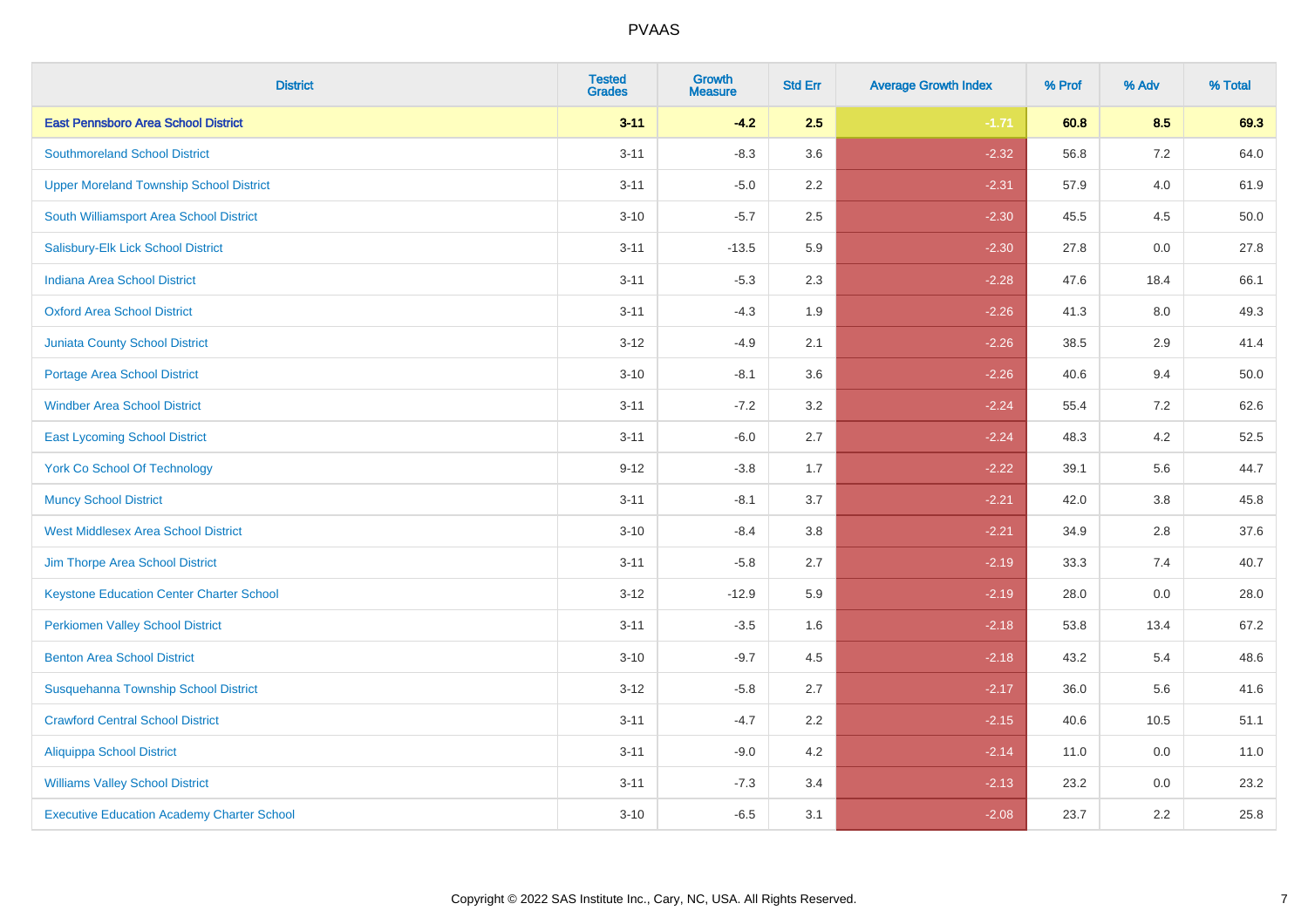| <b>District</b>                                | <b>Tested</b><br><b>Grades</b> | Growth<br><b>Measure</b> | <b>Std Err</b> | <b>Average Growth Index</b> | % Prof | % Adv | % Total |
|------------------------------------------------|--------------------------------|--------------------------|----------------|-----------------------------|--------|-------|---------|
| <b>East Pennsboro Area School District</b>     | $3 - 11$                       | $-4.2$                   | 2.5            | $-1.71$                     | 60.8   | 8.5   | 69.3    |
| <b>Middletown Area School District</b>         | $3 - 11$                       | $-5.3$                   | 2.6            | $-2.05$                     | 46.4   | 5.3   | 51.7    |
| Karns City Area School District                | $3 - 11$                       | $-6.0$                   | 2.9            | $-2.03$                     | 53.1   | 8.3   | 61.5    |
| <b>Corry Area School District</b>              | $3 - 11$                       | $-5.3$                   | 2.6            | $-2.03$                     | 38.5   | 6.0   | 44.5    |
| <b>California Area School District</b>         | $3 - 10$                       | $-7.3$                   | 3.6            | $-2.02$                     | 42.6   | 9.8   | 52.5    |
| <b>Moshannon Valley School District</b>        | $3 - 10$                       | $-7.0$                   | 3.4            | $-2.01$                     | 48.5   | 0.0   | 48.5    |
| The New Academy Charter School                 | $8 - 11$                       | $-10.4$                  | 5.2            | $-2.00$                     | 0.0    | 0.0   | $0.0\,$ |
| Upper Dauphin Area School District             | $3 - 11$                       | $-6.3$                   | 3.2            | $-1.98$                     | 37.4   | 4.8   | 42.2    |
| <b>Mount Union Area School District</b>        | $3 - 10$                       | $-6.1$                   | 3.1            | $-1.97$                     | 32.2   | 3.4   | 35.6    |
| <b>Forest City Regional School District</b>    | $3 - 12$                       | $-6.0$                   | 3.0            | $-1.96$                     | 44.1   | 0.0   | 44.1    |
| <b>Bermudian Springs School District</b>       | $3 - 11$                       | $-5.5$                   | 2.9            | $-1.94$                     | 56.4   | 6.8   | 63.2    |
| <b>Somerset Area School District</b>           | $3 - 11$                       | $-4.4$                   | 2.3            | $-1.93$                     | 44.4   | 14.9  | 59.3    |
| <b>Mount Pleasant Area School District</b>     | $3 - 11$                       | $-5.0$                   | 2.6            | $-1.93$                     | 52.6   | 0.0   | 52.6    |
| <b>Gettysburg Area School District</b>         | $3 - 11$                       | $-4.0$                   | 2.1            | $-1.89$                     | 45.3   | 14.0  | 59.3    |
| <b>Greensburg Salem School District</b>        | $3 - 11$                       | $-4.4$                   | 2.4            | $-1.88$                     | 47.6   | 4.9   | 52.4    |
| <b>East Allegheny School District</b>          | $3 - 11$                       | $-6.3$                   | 3.3            | $-1.87$                     | 31.9   | 9.7   | 41.7    |
| <b>Western Beaver County School District</b>   | $3 - 11$                       | $-7.8$                   | 4.2            | $-1.87$                     | 56.5   | 6.5   | 63.0    |
| <b>Central Columbia School District</b>        | $3-12$                         | $-4.8$                   | 2.6            | $-1.86$                     | 53.7   | 14.8  | 68.5    |
| <b>Kiski Area School District</b>              | $3 - 11$                       | $-3.7$                   | 2.0            | $-1.86$                     | 57.4   | 10.4  | 67.8    |
| <b>Brownsville Area School District</b>        | $3 - 12$                       | $-7.2$                   | 3.9            | $-1.83$                     | 34.4   | 6.1   | 40.5    |
| <b>Montrose Area School District</b>           | $3 - 10$                       | $-5.5$                   | 3.0            | $-1.82$                     | 46.7   | 5.4   | 52.2    |
| <b>Brandywine Heights Area School District</b> | $3 - 11$                       | $-4.9$                   | 2.7            | $-1.81$                     | 49.2   | 8.2   | 57.4    |
| <b>Pequea Valley School District</b>           | $3 - 11$                       | $-5.8$                   | 3.2            | $-1.80$                     | 39.8   | 9.1   | 48.9    |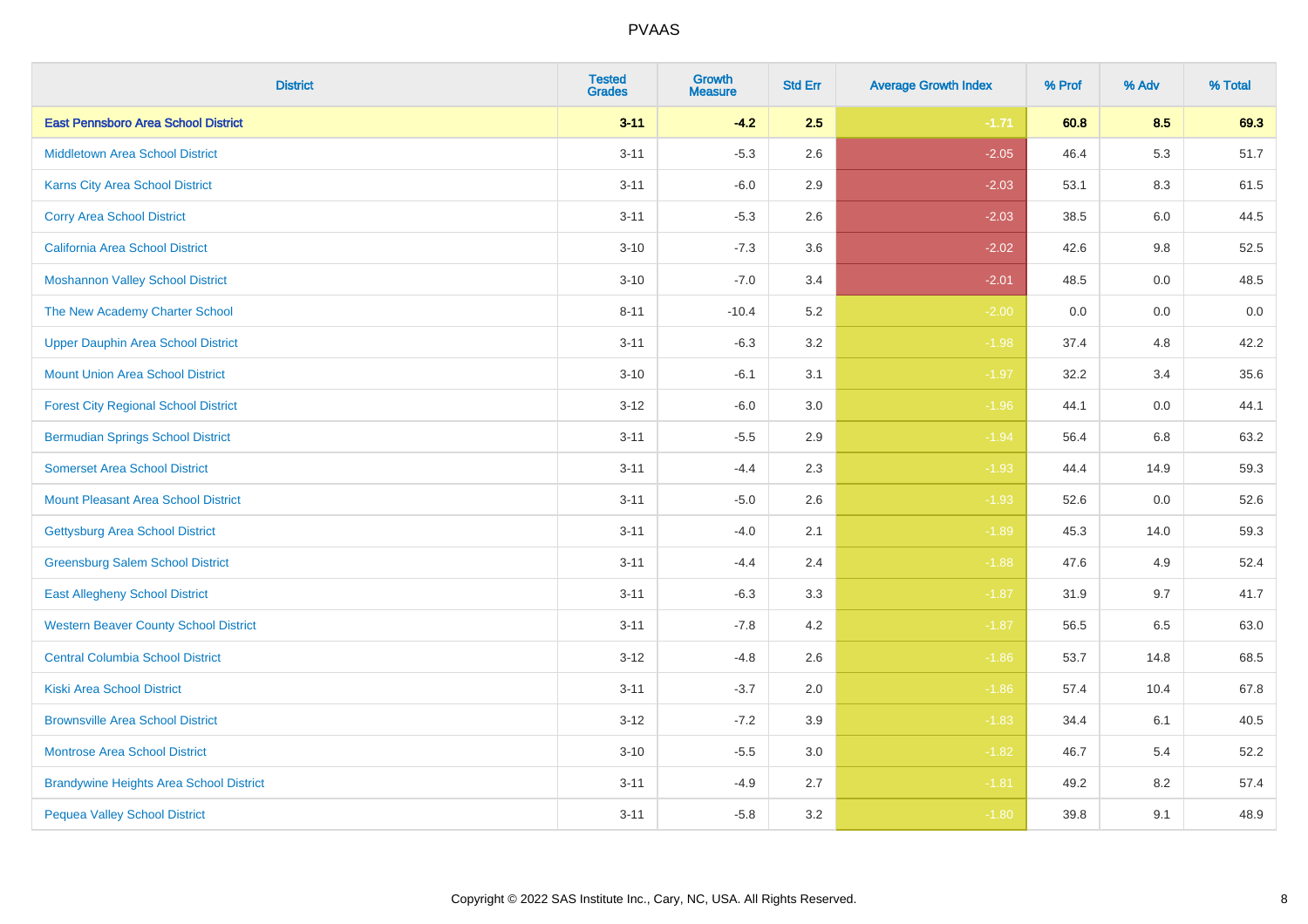| <b>District</b>                                                       | <b>Tested</b><br><b>Grades</b> | <b>Growth</b><br><b>Measure</b> | <b>Std Err</b> | <b>Average Growth Index</b> | % Prof | % Adv | % Total |
|-----------------------------------------------------------------------|--------------------------------|---------------------------------|----------------|-----------------------------|--------|-------|---------|
| <b>East Pennsboro Area School District</b>                            | $3 - 11$                       | $-4.2$                          | 2.5            | $-1.71$                     | 60.8   | 8.5   | 69.3    |
| <b>Pittston Area School District</b>                                  | $3 - 11$                       | $-10.1$                         | 5.6            | $-1.80$                     | 38.1   | 9.5   | 47.6    |
| <b>Washington School District</b>                                     | $3 - 11$                       | $-4.9$                          | 2.8            | $-1.76$                     | 30.1   | 2.4   | 32.5    |
| <b>Canton Area School District</b>                                    | $3 - 11$                       | $-5.5$                          | 3.2            | $-1.75$                     | 40.7   | 2.3   | 43.0    |
| <b>Old Forge School District</b>                                      | $3 - 12$                       | $-5.9$                          | 3.4            | $-1.73$                     | 52.9   | 7.1   | 60.0    |
| Perseus House Charter School Of Excellence                            | $6 - 11$                       | $-5.2$                          | 3.0            | $-1.72$                     | 16.5   | 0.0   | 16.5    |
| <b>Brentwood Borough School District</b>                              | $3 - 11$                       | $-5.3$                          | 3.0            | $-1.72$                     | 52.0   | 6.1   | 58.2    |
| <b>East Pennsboro Area School District</b>                            | $3 - 11$                       | $-4.2$                          | 2.5            | $-1.71$                     | 60.8   | 8.5   | 69.3    |
| <b>Twin Valley School District</b>                                    | $3 - 12$                       | $-3.6$                          | 2.1            | $-1.69$                     | 49.6   | 7.1   | 56.8    |
| <b>Pottstown School District</b>                                      | $3 - 12$                       | $-4.0$                          | 2.4            | $-1.68$                     | 29.8   | 1.2   | 31.0    |
| <b>Fairfield Area School District</b>                                 | $3 - 11$                       | $-5.6$                          | 3.4            | $-1.66$                     | 57.9   | 4.0   | 61.8    |
| <b>Shamokin Area School District</b>                                  | $3 - 11$                       | $-7.7$                          | 4.8            | $-1.60$                     | 38.1   | 3.2   | 41.3    |
| Preparatory Charter School Of Mathematics, Science, Tech, And Careers | $9 - 10$                       | $-4.0$                          | 2.5            | $-1.59$                     | 15.0   | 0.0   | 15.0    |
| <b>Carbon Career &amp; Technical Institute</b>                        | $9 - 11$                       | $-5.7$                          | 3.6            | $-1.59$                     | 34.5   | 1.2   | 35.7    |
| <b>Tri-Valley School District</b>                                     | $3 - 10$                       | $-6.4$                          | 4.1            | $-1.57$                     | 37.0   | 4.4   | 41.3    |
| <b>Fort Cherry School District</b>                                    | $3 - 10$                       | $-5.9$                          | 3.8            | $-1.56$                     | 55.2   | 5.2   | 60.3    |
| <b>MaST Community Charter School</b>                                  | $3 - 10$                       | $-4.1$                          | 2.7            | $-1.52$                     | 44.0   | 9.5   | 53.4    |
| <b>Claysburg-Kimmel School District</b>                               | $3 - 11$                       | $-5.7$                          | 4.0            | $-1.42$                     | 42.9   | 8.2   | 51.0    |
| <b>Westmont Hilltop School District</b>                               | $3 - 11$                       | $-4.0$                          | 2.8            | $-1.40$                     | 36.3   | 13.3  | 49.6    |
| <b>Greencastle-Antrim School District</b>                             | $3 - 11$                       | $-3.0$                          | 2.2            | $-1.36$                     | 62.4   | 9.9   | 72.3    |
| Ferndale Area School District                                         | $3 - 10$                       | $-5.8$                          | 4.3            | $-1.33$                     | 40.0   | 0.0   | 40.0    |
| <b>Cambria Heights School District</b>                                | $3 - 10$                       | $-4.1$                          | 3.1            | $-1.32$                     | 51.0   | 6.0   | 57.0    |
| <b>Ellwood City Area School District</b>                              | $3 - 11$                       | $-4.2$                          | 3.2            | $-1.29$                     | 54.1   | 14.1  | 68.2    |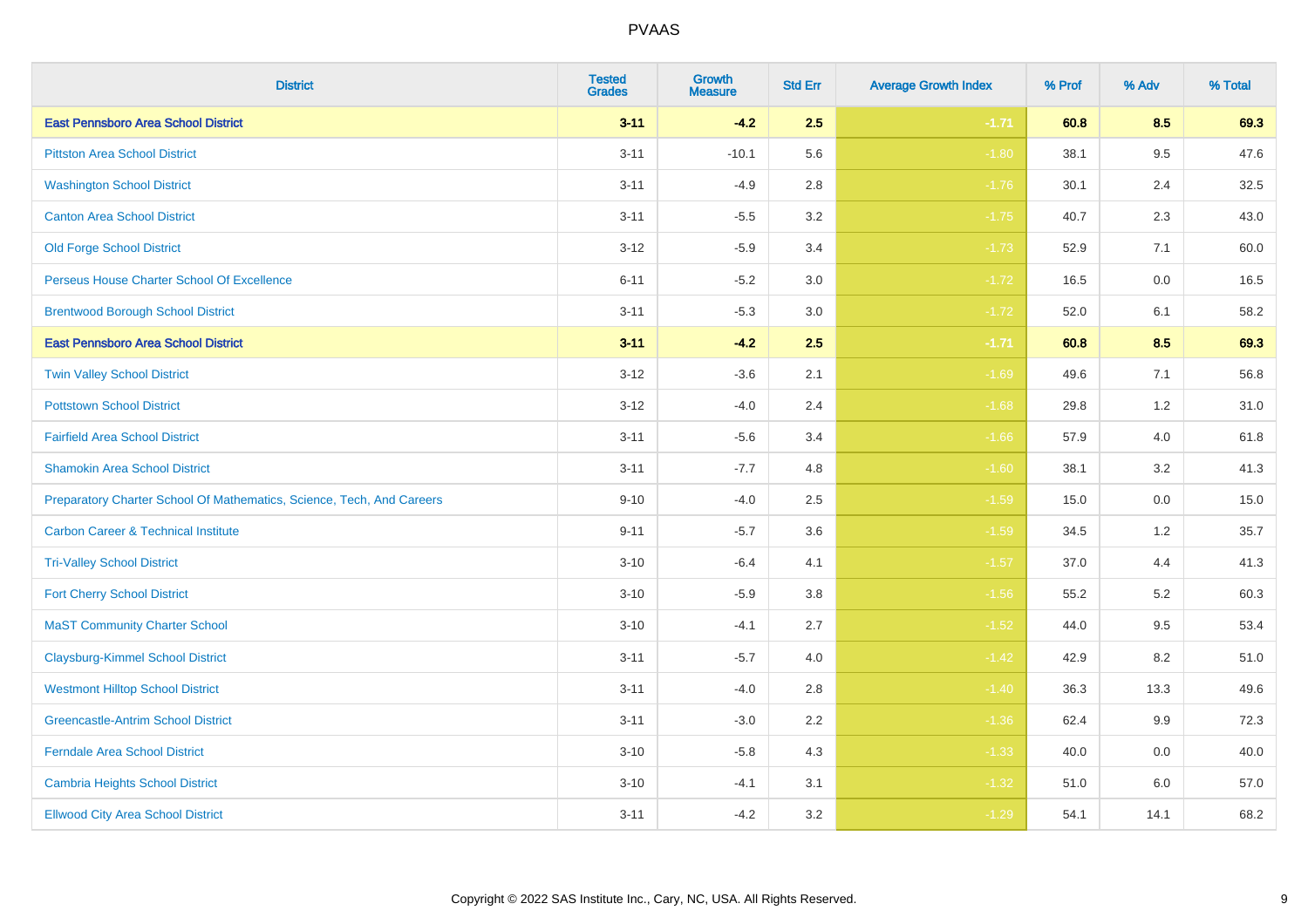| <b>District</b>                                | <b>Tested</b><br><b>Grades</b> | <b>Growth</b><br><b>Measure</b> | <b>Std Err</b> | <b>Average Growth Index</b> | % Prof | % Adv   | % Total |
|------------------------------------------------|--------------------------------|---------------------------------|----------------|-----------------------------|--------|---------|---------|
| <b>East Pennsboro Area School District</b>     | $3 - 11$                       | $-4.2$                          | 2.5            | $-1.71$                     | 60.8   | 8.5     | 69.3    |
| <b>Shade-Central City School District</b>      | $3 - 11$                       | $-5.9$                          | 4.6            | $-1.28$                     | 27.8   | $0.0\,$ | 27.8    |
| <b>Bristol Borough School District</b>         | $3 - 12$                       | $-4.3$                          | 3.4            | $-1.27$                     | 39.7   | 1.3     | 41.0    |
| <b>Troy Area School District</b>               | $3 - 10$                       | $-4.3$                          | 3.4            | $-1.26$                     | 43.2   | 5.7     | 48.9    |
| <b>Apollo-Ridge School District</b>            | $3 - 12$                       | $-4.7$                          | 3.7            | $-1.24$                     | 50.0   | 10.0    | 60.0    |
| <b>Elk Lake School District</b>                | $3 - 11$                       | $-4.0$                          | 3.3            | $-1.23$                     | 46.2   | 3.3     | 49.4    |
| <b>Scranton School District</b>                | $3 - 12$                       | $-2.9$                          | 2.4            | $-1.22$                     | 45.6   | 3.6     | 49.1    |
| <b>Riverview School District</b>               | $3 - 11$                       | $-4.6$                          | 3.8            | $-1.20$                     | 57.9   | 15.8    | 73.7    |
| <b>Greater Johnstown School District</b>       | $3 - 11$                       | $-3.1$                          | 2.6            | $-1.19$                     | 26.1   | 0.0     | 26.1    |
| <b>Big Beaver Falls Area School District</b>   | $3 - 11$                       | $-3.9$                          | 3.3            | $-1.18$                     | 34.1   | $3.5\,$ | 37.6    |
| <b>Chichester School District</b>              | $3 - 11$                       | $-2.7$                          | 2.3            | $-1.17$                     | 44.6   | 6.6     | 51.2    |
| <b>Chestnut Ridge School District</b>          | $3 - 12$                       | $-3.4$                          | 2.9            | $-1.17$                     | 46.6   | 5.8     | 52.4    |
| <b>Kane Area School District</b>               | $3 - 10$                       | $-3.7$                          | 3.2            | $-1.17$                     | 39.5   | $9.9\,$ | 49.4    |
| <b>Antietam School District</b>                | $3 - 10$                       | $-4.3$                          | 3.8            | $-1.13$                     | 36.4   | 5.4     | 41.8    |
| Jeannette City School District                 | $3 - 11$                       | $-4.3$                          | 3.8            | $-1.13$                     | 46.7   | 7.5     | 54.2    |
| <b>Dallas School District</b>                  | $3 - 11$                       | $-2.5$                          | 2.2            | $-1.12$                     | 54.9   | 7.6     | 62.4    |
| Juniata Valley School District                 | $3 - 11$                       | $-3.9$                          | 3.5            | $-1.10$                     | 44.4   | 3.5     | 47.8    |
| <b>Riverside School District</b>               | $3 - 11$                       | $-3.2$                          | 3.0            | $-1.09$                     | 43.0   | 9.0     | 52.0    |
| <b>Conemaugh Township Area School District</b> | $3 - 12$                       | $-3.7$                          | 3.4            | $-1.09$                     | 53.8   | 17.6    | 71.4    |
| Oil City Area School District                  | $3 - 11$                       | $-2.9$                          | 2.6            | $-1.08$                     | 44.4   | 5.8     | 50.2    |
| <b>Quaker Valley School District</b>           | $3 - 11$                       | $-2.8$                          | 2.6            | $-1.08$                     | 55.2   | 13.2    | 68.4    |
| <b>West Greene School District</b>             | $3 - 11$                       | $-4.5$                          | 4.3            | $-1.04$                     | 36.6   | 7.3     | 43.9    |
| <b>Lewisburg Area School District</b>          | $3 - 11$                       | $-2.7$                          | 2.6            | $-1.03$                     | 57.0   | 18.5    | 75.6    |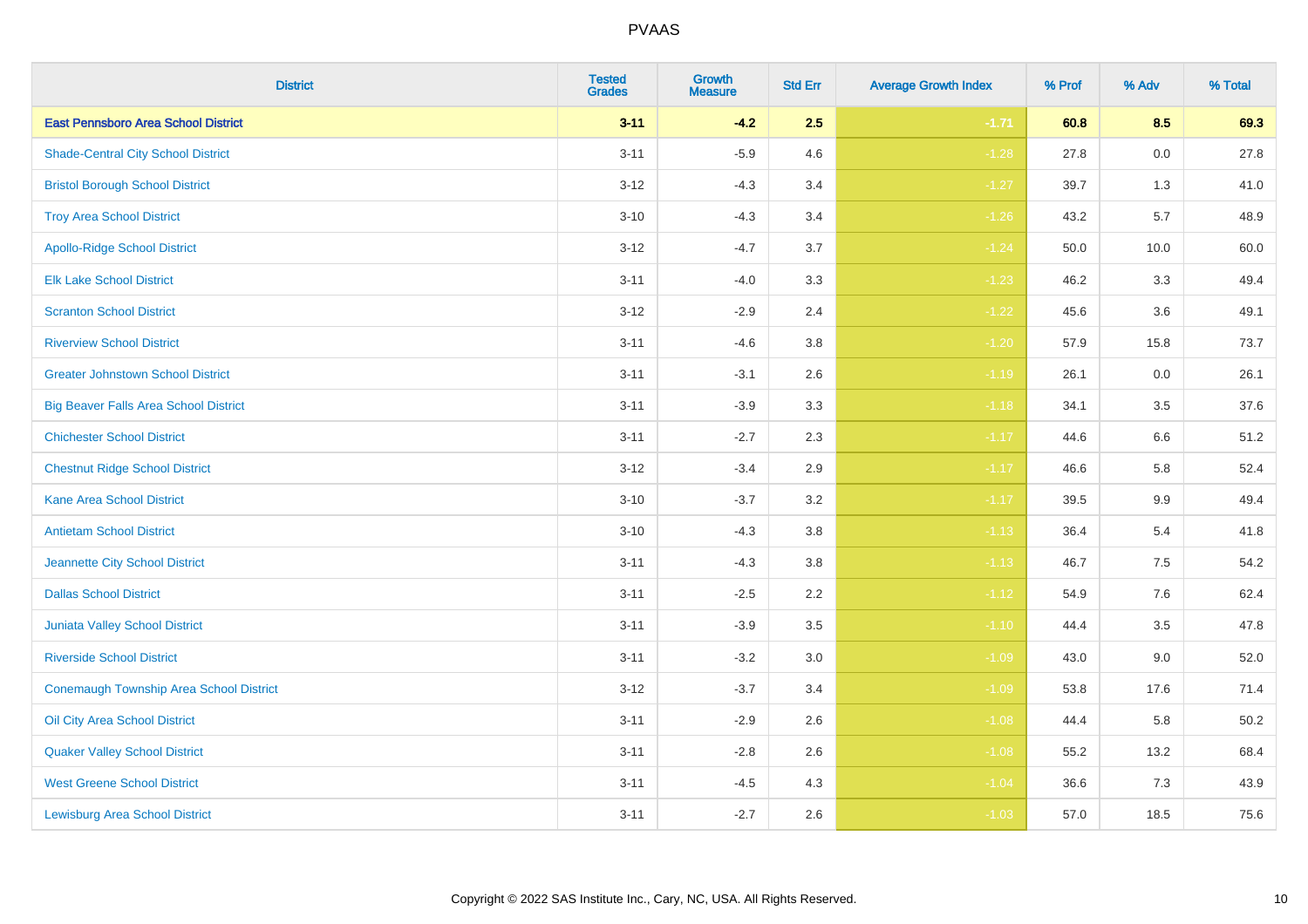| <b>District</b>                               | <b>Tested</b><br><b>Grades</b> | <b>Growth</b><br><b>Measure</b> | <b>Std Err</b> | <b>Average Growth Index</b> | % Prof | % Adv | % Total |
|-----------------------------------------------|--------------------------------|---------------------------------|----------------|-----------------------------|--------|-------|---------|
| <b>East Pennsboro Area School District</b>    | $3 - 11$                       | $-4.2$                          | 2.5            | $-1.71$                     | 60.8   | 8.5   | 69.3    |
| <b>Valley Grove School District</b>           | $3 - 10$                       | $-3.7$                          | 3.7            | $-1.01$                     | 51.2   | 6.1   | 57.3    |
| <b>Seneca Valley School District</b>          | $3 - 11$                       | $-1.4$                          | 1.4            | $-0.99$                     | 57.2   | 11.4  | 68.6    |
| <b>North Hills School District</b>            | $3 - 11$                       | $-1.8$                          | 1.8            | $-0.96$                     | 59.1   | 14.1  | 73.2    |
| Imhotep Institute Charter High School         | $9 - 11$                       | $-5.3$                          | 5.8            | $-0.92$                     | 25.0   | 0.0   | 25.0    |
| <b>Wyoming Valley West School District</b>    | $3 - 11$                       | $-2.2$                          | 2.4            | $-0.91$                     | 49.4   | 3.0   | 52.4    |
| <b>Sullivan County School District</b>        | $3 - 10$                       | $-4.0$                          | 4.4            | $-0.90$                     | 66.7   | 2.6   | 69.2    |
| <b>Austin Area School District</b>            | $3 - 11$                       | $-5.7$                          | 6.4            | $-0.90$                     | 33.3   | 5.6   | 38.9    |
| <b>Columbia Borough School District</b>       | $3 - 12$                       | $-3.1$                          | 3.5            | $-0.89$                     | 29.5   | 1.9   | 31.4    |
| <b>Montour School District</b>                | $3 - 11$                       | $-1.8$                          | 2.1            | $-0.88$                     | 61.4   | 15.1  | 76.5    |
| <b>Charleroi School District</b>              | $3 - 11$                       | $-2.6$                          | 3.0            | $-0.86$                     | 55.7   | 7.4   | 63.1    |
| <b>Phoenixville Area School District</b>      | $3 - 11$                       | $-1.7$                          | 2.1            | $-0.83$                     | 59.9   | 10.6  | 70.5    |
| <b>Chartiers Valley School District</b>       | $3 - 11$                       | $-1.7$                          | 2.0            | $-0.81$                     | 54.7   | 8.4   | 63.1    |
| <b>Forest Area School District</b>            | $3 - 11$                       | $-4.4$                          | 5.4            | $-0.81$                     | 36.2   | 2.1   | 38.3    |
| <b>Lebanon School District</b>                | $3 - 11$                       | $-1.6$                          | 1.9            | $-0.80$                     | 24.4   | 2.6   | 27.0    |
| Shenango Area School District                 | $3 - 11$                       | $-2.6$                          | 3.3            | $-0.79$                     | 50.6   | 13.9  | 64.6    |
| <b>Northeast Bradford School District</b>     | $3 - 10$                       | $-3.1$                          | 4.0            | $-0.78$                     | 33.9   | 3.4   | 37.3    |
| <b>Conemaugh Valley School District</b>       | $3 - 12$                       | $-3.2$                          | 4.1            | $-0.78$                     | 48.2   | 5.6   | 53.7    |
| <b>Gillingham Charter School</b>              | $3 - 11$                       | $-4.4$                          | 5.6            | $-0.77$                     | 20.8   | 8.3   | 29.2    |
| <b>Turkeyfoot Valley Area School District</b> | $3 - 12$                       | $-4.3$                          | 5.6            | $-0.76$                     | 22.0   | 5.1   | 27.1    |
| <b>Bald Eagle Area School District</b>        | $3 - 11$                       | $-2.1$                          | 2.7            | $-0.75$                     | 48.4   | 9.4   | 57.7    |
| Huntingdon Area School District               | $3 - 11$                       | $-2.0$                          | 2.7            | $-0.72$                     | 36.8   | 10.3  | 47.0    |
| Mt Lebanon School District                    | $3 - 11$                       | $-1.0$                          | 1.5            | $-0.70$                     | 61.9   | 24.0  | 85.9    |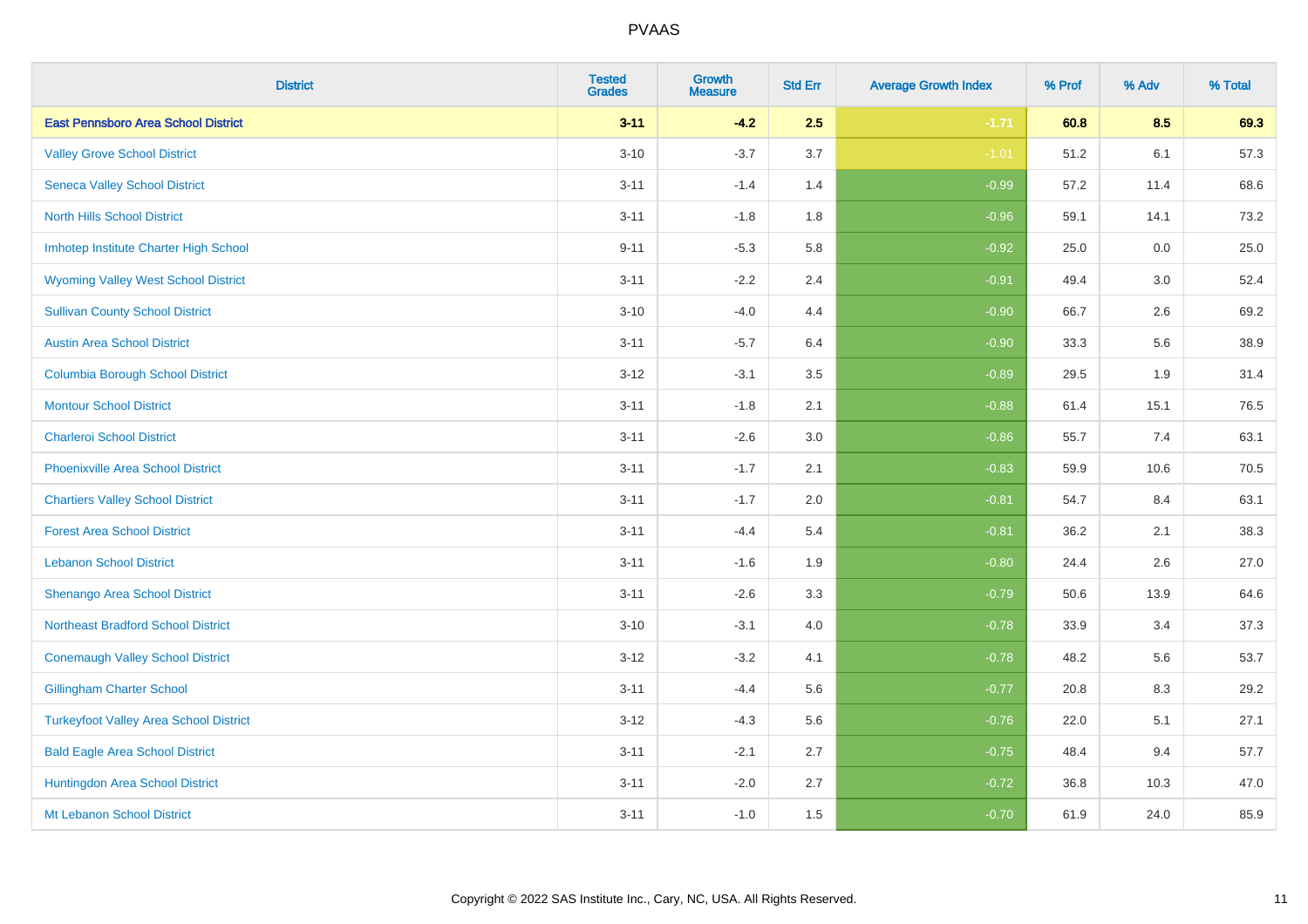| <b>District</b>                                         | <b>Tested</b><br><b>Grades</b> | <b>Growth</b><br><b>Measure</b> | <b>Std Err</b> | <b>Average Growth Index</b> | % Prof | % Adv | % Total |
|---------------------------------------------------------|--------------------------------|---------------------------------|----------------|-----------------------------|--------|-------|---------|
| <b>East Pennsboro Area School District</b>              | $3 - 11$                       | $-4.2$                          | 2.5            | $-1.71$                     | 60.8   | 8.5   | 69.3    |
| <b>Lehighton Area School District</b>                   | $3 - 11$                       | $-1.6$                          | 2.3            | $-0.70$                     | 51.1   | 5.6   | 56.7    |
| <b>North Pocono School District</b>                     | $3 - 11$                       | $-2.3$                          | 3.4            | $-0.68$                     | 52.0   | 16.4  | 68.5    |
| <b>Cheltenham School District</b>                       | $3 - 11$                       | $-1.4$                          | 2.1            | $-0.67$                     | 46.1   | 10.0  | 56.1    |
| <b>Fannett-Metal School District</b>                    | $3 - 11$                       | $-3.4$                          | 5.1            | $-0.67$                     | 38.7   | 8.1   | 46.8    |
| <b>Susquehanna Community School District</b>            | $3 - 11$                       | $-2.8$                          | 4.2            | $-0.66$                     | 49.4   | 6.9   | 56.3    |
| <b>Burgettstown Area School District</b>                | $3 - 11$                       | $-2.1$                          | 3.4            | $-0.62$                     | 50.0   | 1.4   | 51.4    |
| <b>Clarion-Limestone Area School District</b>           | $3 - 12$                       | $-2.5$                          | 4.1            | $-0.60$                     | 56.8   | 6.8   | 63.6    |
| <b>Manheim Township School District</b>                 | $3 - 12$                       | $-0.9$                          | 1.6            | $-0.58$                     | 53.2   | 15.5  | 68.7    |
| <b>Central Greene School District</b>                   | $3 - 11$                       | $-1.6$                          | 2.8            | $-0.55$                     | 54.2   | 2.8   | 57.0    |
| <b>Mid Valley School District</b>                       | $3 - 10$                       | $-1.7$                          | 3.0            | $-0.55$                     | 45.1   | 7.8   | 52.9    |
| <b>Wyoming Area School District</b>                     | $3 - 10$                       | $-1.3$                          | 2.6            | $-0.50$                     | 53.8   | 10.8  | 64.6    |
| Canon-Mcmillan School District                          | $3 - 11$                       | $-0.8$                          | 1.6            | $-0.50$                     | 58.7   | 15.9  | 74.6    |
| South Side Area School District                         | $3 - 11$                       | $-1.6$                          | 3.3            | $-0.48$                     | 50.0   | 6.8   | 56.8    |
| <b>Elizabethtown Area School District</b>               | $3 - 12$                       | $-0.9$                          | 1.9            | $-0.47$                     | 50.0   | 11.2  | 61.2    |
| Center For Student Learning Charter School At Pennsbury | $6 - 12$                       | $-2.9$                          | 6.1            | $-0.47$                     | 42.9   | 0.0   | 42.9    |
| <b>Conewago Valley School District</b>                  | $3 - 12$                       | $-0.9$                          | 2.0            | $-0.45$                     | 51.7   | 9.6   | 61.3    |
| <b>Bangor Area School District</b>                      | $3 - 12$                       | $-0.9$                          | 2.0            | $-0.43$                     | 44.3   | 4.7   | 49.0    |
| <b>Shaler Area School District</b>                      | $3 - 11$                       | $-0.8$                          | 1.9            | $-0.43$                     | 49.1   | 9.6   | 58.7    |
| North Schuylkill School District                        | $3 - 11$                       | $-1.0$                          | 2.4            | $-0.42$                     | 41.8   | 5.1   | 46.8    |
| <b>Sharpsville Area School District</b>                 | $3 - 11$                       | $-1.4$                          | 3.5            | $-0.40$                     | 55.2   | 13.4  | 68.7    |
| <b>Bellwood-Antis School District</b>                   | $3 - 10$                       | $-1.2$                          | 3.2            | $-0.39$                     | 55.1   | 10.1  | 65.2    |
| <b>Palmerton Area School District</b>                   | $3 - 11$                       | $-1.2$                          | 3.0            | $-0.39$                     | 57.4   | 5.0   | 62.4    |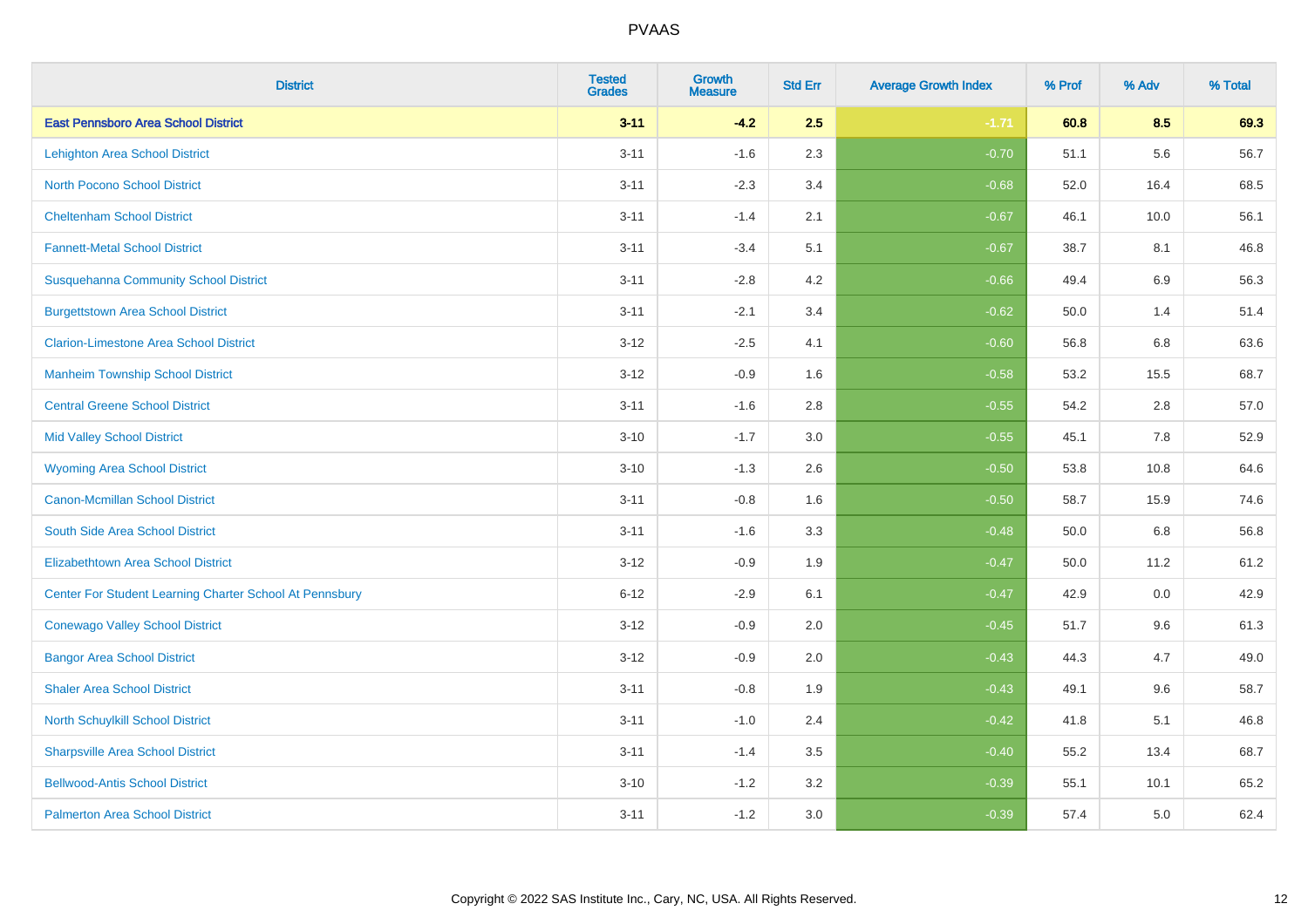| <b>District</b>                                    | <b>Tested</b><br><b>Grades</b> | <b>Growth</b><br><b>Measure</b> | <b>Std Err</b> | <b>Average Growth Index</b> | % Prof | % Adv   | % Total |
|----------------------------------------------------|--------------------------------|---------------------------------|----------------|-----------------------------|--------|---------|---------|
| <b>East Pennsboro Area School District</b>         | $3 - 11$                       | $-4.2$                          | 2.5            | $-1.71$                     | 60.8   | 8.5     | 69.3    |
| Hope For Hyndman Charter School                    | $3 - 11$                       | $-2.0$                          | 6.1            | $-0.32$                     | 33.3   | 0.0     | 33.3    |
| <b>Albert Gallatin Area School District</b>        | $3 - 11$                       | $-0.8$                          | 2.4            | $-0.32$                     | 54.5   | 10.0    | 64.6    |
| <b>Cornell School District</b>                     | $3 - 11$                       | $-1.6$                          | 5.0            | $-0.32$                     | 33.8   | 1.5     | 35.4    |
| <b>Tuscarora School District</b>                   | $3 - 11$                       | $-0.6$                          | 2.3            | $-0.27$                     | 45.1   | 8.1     | 53.2    |
| <b>Penn Manor School District</b>                  | $3 - 11$                       | $-0.4$                          | 1.6            | $-0.25$                     | 51.9   | 12.6    | 64.5    |
| <b>Lakeview School District</b>                    | $3 - 11$                       | $-0.9$                          | 3.7            | $-0.24$                     | 60.3   | 3.2     | 63.5    |
| <b>Glendale School District</b>                    | $3 - 10$                       | $-0.9$                          | 3.7            | $-0.24$                     | 50.0   | 5.4     | 55.4    |
| <b>Girard School District</b>                      | $3 - 11$                       | $-0.6$                          | 2.7            | $-0.22$                     | 53.9   | 15.6    | 69.6    |
| <b>Harrisburg City School District</b>             | $3 - 11$                       | $-0.4$                          | 2.1            | $-0.19$                     | 15.1   | 0.4     | 15.5    |
| <b>Panther Valley School District</b>              | $3 - 12$                       | $-0.6$                          | 3.3            | $-0.19$                     | 47.9   | 4.3     | 52.1    |
| <b>Westinghouse Arts Academy Charter School</b>    | $9 - 10$                       | $-0.7$                          | 3.6            | $-0.19$                     | 59.2   | 8.4     | 67.6    |
| <b>Millville Area School District</b>              | $3 - 12$                       | $-0.9$                          | 4.7            | $-0.18$                     | 51.4   | 5.4     | 56.8    |
| <b>Mount Carmel Area School District</b>           | $3 - 11$                       | $-0.6$                          | 3.1            | $-0.18$                     | 45.3   | 2.1     | 47.4    |
| <b>Crestwood School District</b>                   | $3 - 11$                       | $-0.4$                          | 2.4            | $-0.17$                     | 57.4   | 17.0    | 74.4    |
| <b>Southern Lehigh School District</b>             | $3 - 11$                       | $-0.4$                          | 2.3            | $-0.17$                     | 66.1   | 11.9    | 78.0    |
| <b>Achievement House Charter School</b>            | $7 - 11$                       | $-0.7$                          | 4.0            | $-0.17$                     | 32.5   | $2.6\,$ | 35.1    |
| <b>Bellefonte Area School District</b>             | $3 - 11$                       | $-0.4$                          | 2.2            | $-0.17$                     | 47.6   | 10.6    | 58.2    |
| <b>Otto-Eldred School District</b>                 | $3 - 11$                       | $-0.7$                          | 4.2            | $-0.15$                     | 56.2   | $6.2\,$ | 62.5    |
| <b>Oley Valley School District</b>                 | $3 - 11$                       | $-0.4$                          | 2.8            | $-0.15$                     | 43.1   | 12.9    | 56.0    |
| Philadelphia Electrical & Tech Charter High School | $10 - 10$                      | $-0.5$                          | 2.9            | $-0.15$                     | 8.8    | 0.0     | 8.8     |
| <b>Central Fulton School District</b>              | $3 - 11$                       | $-0.5$                          | 3.5            | $-0.14$                     | 51.4   | 8.6     | 60.0    |
| <b>Blue Ridge School District</b>                  | $3 - 11$                       | $-0.5$                          | 3.6            | $-0.12$                     | 44.6   | 3.1     | 47.7    |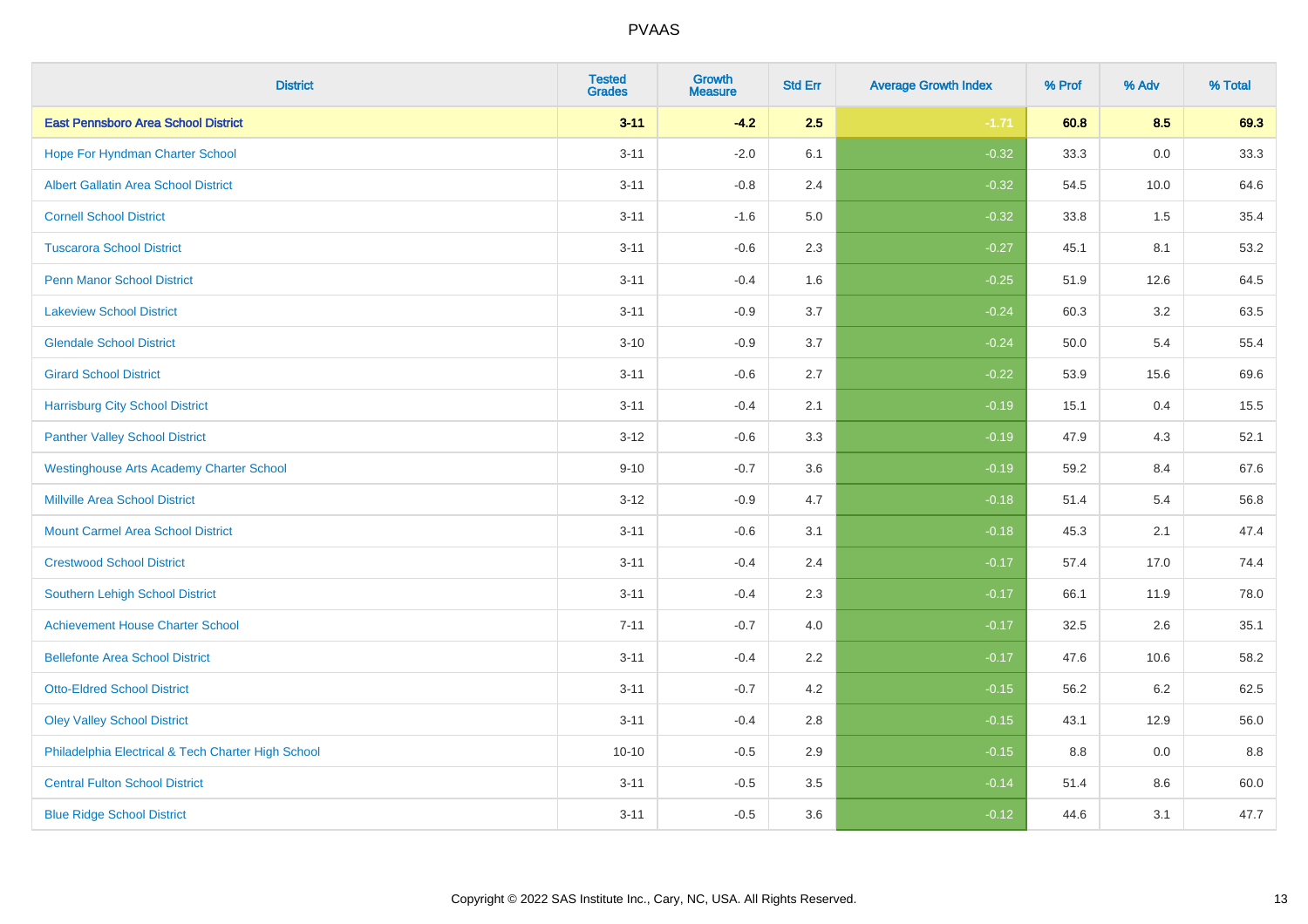| <b>District</b>                            | <b>Tested</b><br><b>Grades</b> | <b>Growth</b><br><b>Measure</b> | <b>Std Err</b> | <b>Average Growth Index</b> | % Prof | % Adv   | % Total |
|--------------------------------------------|--------------------------------|---------------------------------|----------------|-----------------------------|--------|---------|---------|
| <b>East Pennsboro Area School District</b> | $3 - 11$                       | $-4.2$                          | 2.5            | $-1.71$                     | 60.8   | 8.5     | 69.3    |
| New Kensington-Arnold School District      | $3 - 11$                       | $-0.4$                          | 3.8            | $-0.10$                     | 40.7   | $3.7\,$ | 44.4    |
| <b>Chester-Upland School District</b>      | $3 - 11$                       | $-0.3$                          | 2.7            | $-0.09$                     | 13.8   | 0.8     | 14.6    |
| <b>Warren County School District</b>       | $3 - 11$                       | $-0.1$                          | 1.8            | $-0.06$                     | 37.2   | 5.3     | 42.6    |
| <b>Mercer Area School District</b>         | $3 - 11$                       | $-0.2$                          | 3.3            | $-0.06$                     | 56.0   | 8.0     | 64.0    |
| <b>Avella Area School District</b>         | $3 - 12$                       | $-0.3$                          | 4.7            | $-0.05$                     | 49.3   | 14.5    | 63.8    |
| <b>Kutztown Area School District</b>       | $3 - 12$                       | $-0.2$                          | 3.2            | $-0.05$                     | 55.4   | 13.3    | 68.7    |
| <b>Susquenita School District</b>          | $3 - 11$                       | $-0.1$                          | 2.8            | $-0.01$                     | 47.7   | 10.1    | 57.8    |
| Penn Cambria School District               | $3 - 11$                       | $-0.0$                          | 2.7            | $-0.01$                     | 61.5   | 7.7     | 69.2    |
| <b>Wilkes-Barre Area School District</b>   | $3 - 11$                       | 0.1                             | 3.2            | 0.02                        | 35.5   | 5.4     | 40.9    |
| East Stroudsburg Area School District      | $3 - 11$                       | 0.1                             | 1.6            | 0.05                        | 45.8   | 7.8     | 53.6    |
| <b>West Branch Area School District</b>    | $3 - 11$                       | 0.2                             | 3.8            | 0.05                        | 47.2   | 1.9     | 49.1    |
| <b>Hempfield School District</b>           | $3 - 11$                       | 0.1                             | 1.4            | 0.08                        | 58.2   | 9.9     | 68.2    |
| Insight PA Cyber Charter School            | $3 - 11$                       | 0.7                             | 5.7            | 0.12                        | 50.0   | 4.8     | 54.8    |
| <b>Danville Area School District</b>       | $3 - 11$                       | 0.4                             | 2.6            | 0.15                        | 57.4   | 18.4    | 75.7    |
| <b>Smethport Area School District</b>      | $3 - 12$                       | 0.6                             | 3.9            | 0.15                        | 37.0   | 1.8     | 38.9    |
| Northern Lebanon School District           | $3 - 11$                       | 0.4                             | 2.5            | 0.15                        | 28.0   | 3.0     | 31.0    |
| <b>Brockway Area School District</b>       | $3 - 11$                       | 0.6                             | 3.6            | 0.16                        | 49.2   | 7.7     | 56.9    |
| <b>Reynolds School District</b>            | $3 - 10$                       | 0.5                             | 3.4            | 0.16                        | 52.1   | 7.0     | 59.2    |
| Jersey Shore Area School District          | $3 - 11$                       | 0.5                             | 2.6            | 0.21                        | 47.1   | 9.2     | 56.2    |
| <b>Bloomsburg Area School District</b>     | $3 - 10$                       | 0.7                             | 3.0            | 0.23                        | 55.9   | 11.8    | 67.6    |
| <b>Greenville Area School District</b>     | $3 - 11$                       | 0.7                             | 2.9            | 0.26                        | 53.4   | 6.9     | 60.3    |
| <b>Greater Latrobe School District</b>     | $3 - 11$                       | 0.6                             | 1.9            | 0.31                        | 55.5   | 14.1    | 69.5    |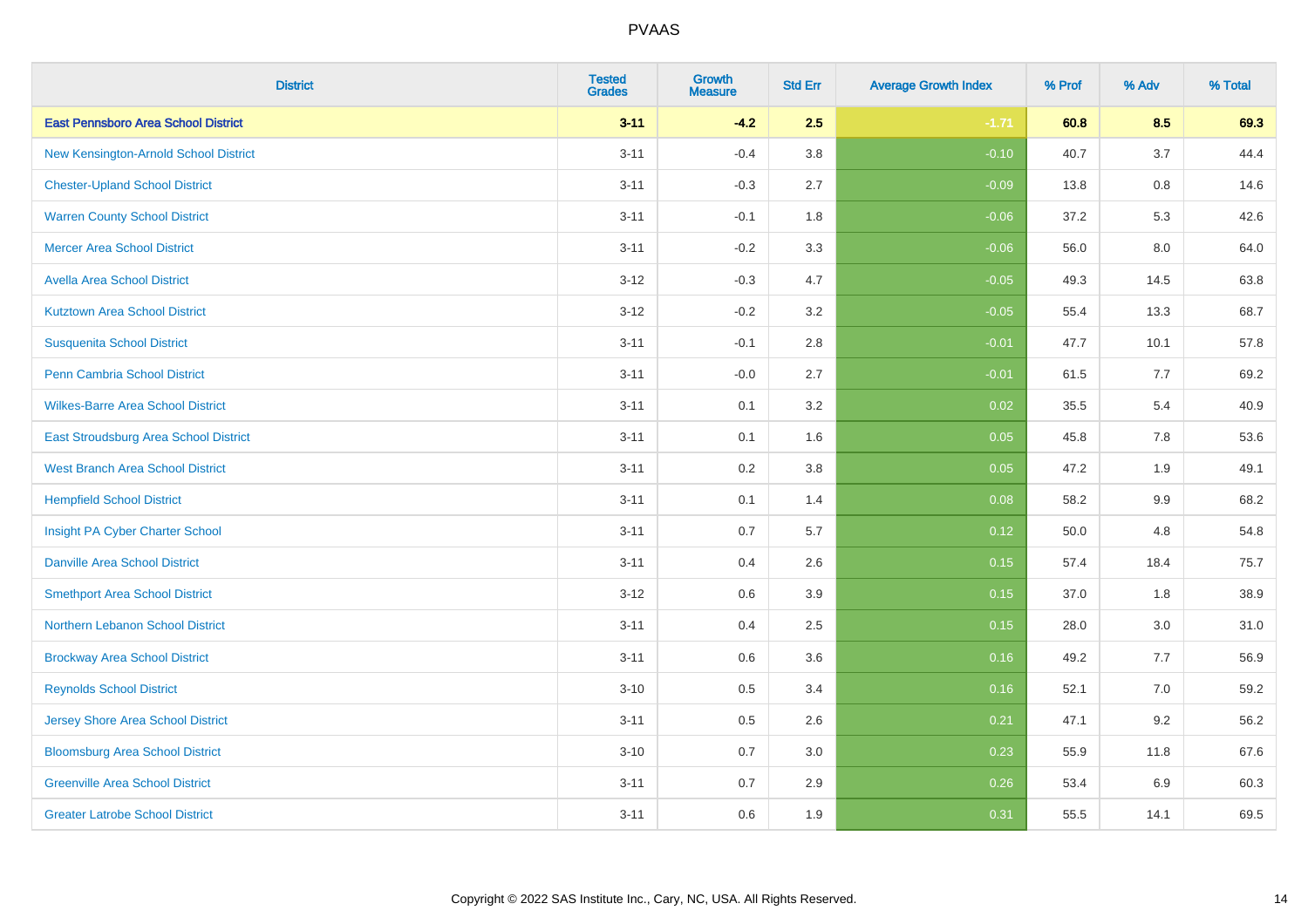| <b>District</b>                               | <b>Tested</b><br><b>Grades</b> | Growth<br><b>Measure</b> | <b>Std Err</b> | <b>Average Growth Index</b> | % Prof | % Adv   | % Total |
|-----------------------------------------------|--------------------------------|--------------------------|----------------|-----------------------------|--------|---------|---------|
| <b>East Pennsboro Area School District</b>    | $3 - 11$                       | $-4.2$                   | 2.5            | $-1.71$                     | 60.8   | 8.5     | 69.3    |
| Lehigh Valley Academy Regional Charter School | $3 - 11$                       | 0.7                      | 2.3            | 0.32                        | 46.3   | $5.0\,$ | 51.4    |
| <b>Lower Dauphin School District</b>          | $3 - 11$                       | 0.6                      | 1.9            | 0.33                        | 49.2   | 12.6    | 61.8    |
| <b>Wyomissing Area School District</b>        | $3 - 12$                       | 0.8                      | 2.6            | 0.33                        | 55.7   | 17.6    | 73.3    |
| <b>Mastery Charter School - Thomas Campus</b> | $3 - 10$                       | 2.1                      | 6.2            | 0.33                        | 28.6   | 0.0     | 28.6    |
| <b>Wallingford-Swarthmore School District</b> | $3 - 10$                       | 0.9                      | 2.4            | 0.38                        | 64.4   | 22.7    | 87.1    |
| <b>Gateway School District</b>                | $3 - 11$                       | $0.8\,$                  | 2.2            | 0.38                        | 52.1   | 13.8    | 65.9    |
| <b>Lakeland School District</b>               | $3 - 11$                       | 1.1                      | 2.8            | 0.38                        | 48.6   | 3.7     | 52.3    |
| South Eastern School District                 | $3 - 11$                       | 0.9                      | 2.4            | 0.39                        | 54.8   | $6.6\,$ | 61.4    |
| <b>Tussey Mountain School District</b>        | $3 - 12$                       | 1.5                      | 3.7            | 0.40                        | 38.6   | 1.8     | 40.4    |
| <b>Newport School District</b>                | $3 - 12$                       | 1.4                      | 3.5            | 0.41                        | 51.5   | 10.3    | 61.8    |
| <b>Galeton Area School District</b>           | $3 - 11$                       | 2.2                      | 5.3            | 0.42                        | 41.3   | 4.4     | 45.6    |
| Mastery Charter High School-Lenfest Campus    | $7 - 11$                       | 2.5                      | 5.7            | 0.43                        | 40.0   | 0.0     | 40.0    |
| <b>Union Area School District</b>             | $3 - 11$                       | 1.9                      | 4.3            | 0.44                        | 61.5   | 0.0     | 61.5    |
| <b>Roberto Clemente Charter School</b>        | $3 - 12$                       | 2.2                      | 4.9            | 0.45                        | 27.5   | 5.0     | 32.5    |
| <b>Purchase Line School District</b>          | $3 - 12$                       | 1.7                      | 3.5            | 0.47                        | 43.1   | 5.4     | 48.5    |
| <b>Upper Adams School District</b>            | $3 - 11$                       | 1.3                      | 2.9            | 0.47                        | 55.2   | 8.6     | 63.8    |
| <b>Hanover Area School District</b>           | $3 - 11$                       | 2.2                      | 4.6            | 0.48                        | 42.9   | 5.7     | 48.6    |
| <b>Radnor Township School District</b>        | $3 - 12$                       | 1.0                      | 2.1            | 0.50                        | 65.0   | 23.2    | 88.2    |
| <b>Union School District</b>                  | $3 - 12$                       | 2.3                      | 4.2            | 0.54                        | 32.6   | 7.0     | 39.5    |
| <b>Schuylkill Valley School District</b>      | $3 - 11$                       | 1.4                      | 2.5            | 0.56                        | 55.1   | 10.2    | 65.3    |
| <b>Forbes Road School District</b>            | $3 - 11$                       | $2.8\,$                  | 5.1            | 0.56                        | 41.4   | 10.3    | 51.7    |
| <b>Commodore Perry School District</b>        | $3 - 11$                       | 3.2                      | 5.5            | 0.58                        | 58.3   | 0.0     | 58.3    |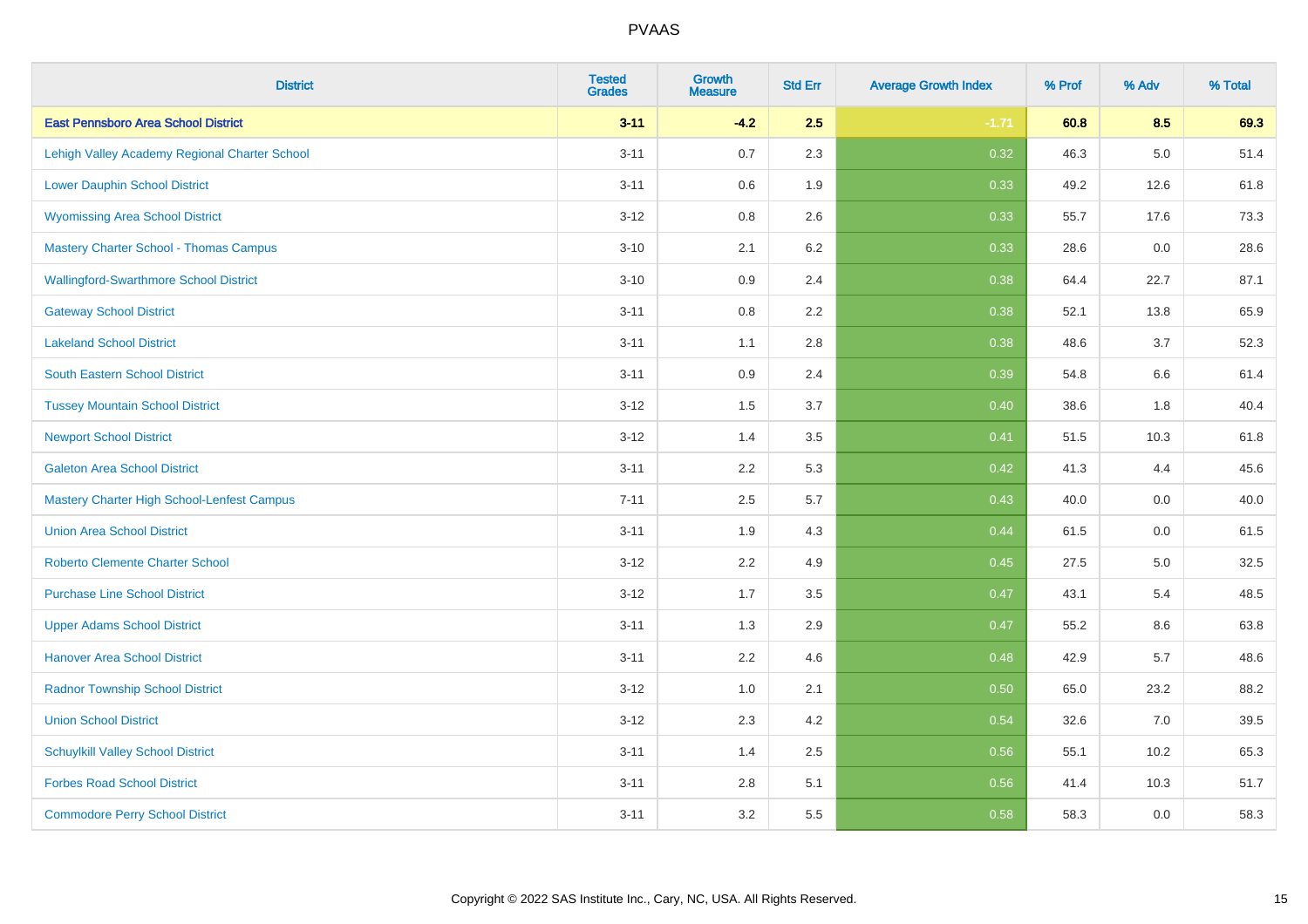| <b>District</b>                                | <b>Tested</b><br><b>Grades</b> | Growth<br><b>Measure</b> | <b>Std Err</b> | <b>Average Growth Index</b> | % Prof | % Adv   | % Total |
|------------------------------------------------|--------------------------------|--------------------------|----------------|-----------------------------|--------|---------|---------|
| <b>East Pennsboro Area School District</b>     | $3 - 11$                       | $-4.2$                   | 2.5            | $-1.71$                     | 60.8   | 8.5     | 69.3    |
| <b>Laurel School District</b>                  | $3 - 11$                       | 1.8                      | 3.1            | 0.59                        | 70.1   | 2.3     | 72.4    |
| <b>United School District</b>                  | $3 - 11$                       | 2.1                      | 3.4            | 0.63                        | 60.3   | 6.6     | 66.9    |
| <b>Athens Area School District</b>             | $3 - 11$                       | 1.6                      | 2.5            | 0.64                        | 46.9   | $7.6\,$ | 54.5    |
| <b>Harmony Area School District</b>            | $3 - 10$                       | 4.5                      | 6.3            | 0.72                        | 33.3   | 13.3    | 46.7    |
| <b>Southeastern Greene School District</b>     | $3 - 10$                       | 3.3                      | 4.6            | 0.72                        | 57.6   | 6.1     | 63.6    |
| Urban Pathways 6-12 Charter School             | $6 - 11$                       | 4.8                      | 6.4            | 0.75                        | 28.6   | $0.0\,$ | 28.6    |
| <b>Camp Hill School District</b>               | $3 - 12$                       | 2.3                      | 3.0            | 0.78                        | 53.6   | 17.5    | 71.1    |
| <b>Marple Newtown School District</b>          | $3 - 11$                       | 2.0                      | 2.4            | 0.81                        | 57.6   | 12.8    | 70.4    |
| <b>Mcguffey School District</b>                | $3 - 11$                       | 2.1                      | 2.6            | 0.81                        | 57.7   | 3.1     | 60.8    |
| North Clarion County School District           | $3 - 12$                       | 3.7                      | 4.3            | 0.85                        | 67.5   | 15.0    | 82.5    |
| <b>West Jefferson Hills School District</b>    | $3 - 11$                       | 1.8                      | 2.1            | 0.88                        | 55.7   | 20.8    | 76.4    |
| South Fayette Township School District         | $3 - 11$                       | 1.7                      | 2.0            | 0.88                        | 61.0   | 26.5    | 87.6    |
| <b>Bedford Area School District</b>            | $3 - 11$                       | 2.5                      | 2.6            | 0.93                        | 48.5   | 10.0    | 58.5    |
| Northwestern Lehigh School District            | $3 - 11$                       | 2.2                      | 2.3            | 0.93                        | 53.3   | 9.7     | 63.0    |
| <b>Keystone School District</b>                | $3 - 11$                       | 3.1                      | 3.3            | 0.94                        | 50.6   | 6.5     | 57.1    |
| <b>Baldwin-Whitehall School District</b>       | $3 - 11$                       | 1.8                      | 1.9            | 0.94                        | 58.6   | 8.6     | 67.1    |
| <b>Clairton City School District</b>           | $3 - 11$                       | 3.5                      | 3.7            | 0.95                        | 13.4   | 0.0     | 13.4    |
| <b>Lower Moreland Township School District</b> | $3 - 11$                       | 2.0                      | 2.2            | 0.95                        | 62.8   | 17.0    | 79.8    |
| <b>Berlin Brothersvalley School District</b>   | $3 - 11$                       | 4.0                      | 4.2            | 0.96                        | 48.8   | 14.0    | 62.8    |
| <b>Hopewell Area School District</b>           | $3 - 11$                       | 2.6                      | 2.7            | 0.97                        | 58.4   | 4.0     | 62.4    |
| <b>Bensalem Township School District</b>       | $3 - 11$                       | 1.6                      | 1.6            | 0.98                        | 38.8   | 8.3     | 47.1    |
| Lehigh Career & Technical Institute            | $10 - 12$                      | 5.6                      | 5.6            | 0.99                        | 78.3   | 0.0     | 78.3    |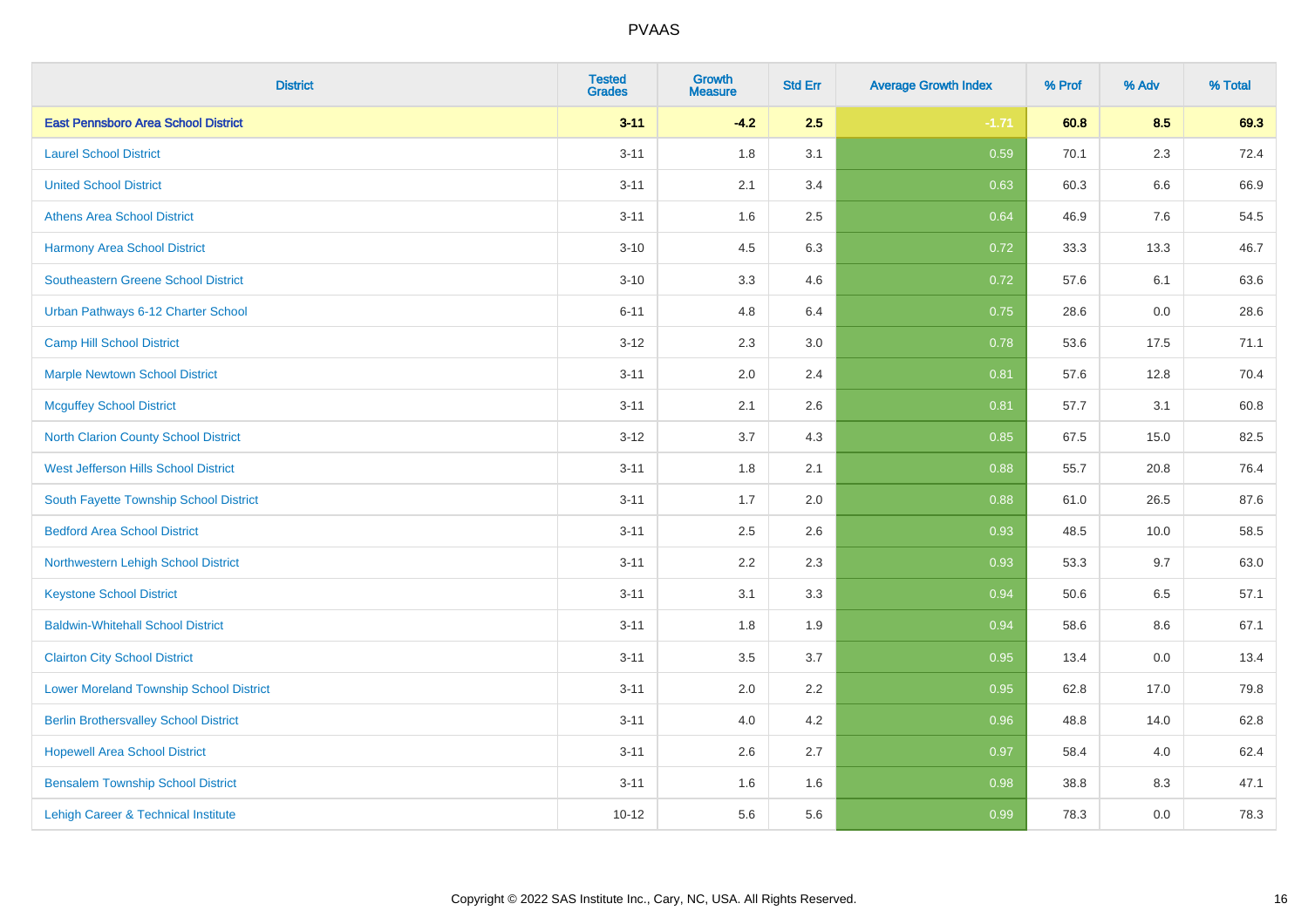| <b>District</b>                                | <b>Tested</b><br><b>Grades</b> | <b>Growth</b><br><b>Measure</b> | <b>Std Err</b> | <b>Average Growth Index</b> | % Prof | % Adv | % Total |
|------------------------------------------------|--------------------------------|---------------------------------|----------------|-----------------------------|--------|-------|---------|
| <b>East Pennsboro Area School District</b>     | $3 - 11$                       | $-4.2$                          | 2.5            | $-1.71$                     | 60.8   | 8.5   | 69.3    |
| <b>Mastery Charter School - Pickett Campus</b> | $6 - 10$                       | 5.6                             | 5.7            | 1.00                        | 27.8   | 0.0   | 27.8    |
| <b>Tunkhannock Area School District</b>        | $3 - 11$                       | 2.3                             | 2.2            | 1.01                        | 44.9   | 9.6   | 54.6    |
| <b>Manheim Central School District</b>         | $3 - 11$                       | 2.1                             | 2.1            | 1.01                        | 53.2   | 11.6  | 64.8    |
| <b>Franklin Regional School District</b>       | $3 - 11$                       | 2.0                             | 1.9            | 1.02                        | 66.7   | 15.5  | 82.1    |
| <b>Williamsport Area School District</b>       | $3 - 11$                       | 1.9                             | 1.8            | 1.04                        | 44.1   | 12.8  | 56.9    |
| <b>General Mclane School District</b>          | $3 - 11$                       | 3.1                             | 2.9            | 1.07                        | 62.3   | 4.9   | 67.2    |
| Meyersdale Area School District                | $3 - 11$                       | 4.2                             | 4.0            | 1.07                        | 43.1   | 6.9   | 50.0    |
| Leechburg Area School District                 | $3 - 11$                       | 4.4                             | 4.0            | 1.09                        | 47.8   | 19.6  | 67.4    |
| Morrisville Borough School District            | $3 - 11$                       | 4.8                             | 4.3            | $1.10$                      | 30.2   | 2.3   | 32.6    |
| <b>Tidioute Community Charter School</b>       | $3 - 11$                       | 5.7                             | 5.1            | 1.11                        | 34.4   | 21.9  | 56.2    |
| <b>Esperanza Cyber Charter School</b>          | $3 - 11$                       | 7.1                             | 6.1            | 1.16                        | 9.1    | 0.0   | 9.1     |
| <b>Central Cambria School District</b>         | $3 - 11$                       | 3.0                             | 2.5            | 1.17                        | 56.2   | 9.7   | 66.0    |
| <b>Shanksville-Stonycreek School District</b>  | $3 - 10$                       | 7.0                             | 5.9            | 1.20                        | 64.7   | 17.6  | 82.4    |
| <b>Port Allegany School District</b>           | $3 - 11$                       | 4.4                             | 3.6            | 1.21                        | 28.1   | 9.4   | 37.5    |
| <b>Halifax Area School District</b>            | $3 - 11$                       | 4.7                             | 3.9            | 1.22                        | 61.5   | 9.6   | 71.2    |
| <b>Woodland Hills School District</b>          | $3 - 12$                       | 3.2                             | 2.6            | 1.22                        | 31.4   | 3.6   | 35.0    |
| <b>Line Mountain School District</b>           | $3 - 11$                       | 4.1                             | 3.2            | 1.27                        | 52.9   | 9.2   | 62.1    |
| <b>Donegal School District</b>                 | $3 - 12$                       | 3.1                             | 2.4            | 1.29                        | 60.6   | 9.1   | 69.7    |
| <b>Fairview School District</b>                | $3 - 11$                       | 3.4                             | 2.6            | 1.32                        | 57.2   | 17.6  | 74.8    |
| <b>Spring Cove School District</b>             | $3 - 11$                       | 3.4                             | 2.5            | 1.33                        | 47.8   | 12.7  | 60.4    |
| <b>Ligonier Valley School District</b>         | $3 - 11$                       | 4.2                             | 3.1            | 1.34                        | 59.1   | 10.3  | 69.5    |
| Mastery Charter School - Shoemaker Campus      | $7 - 10$                       | 4.1                             | 3.0            | 1.34                        | 20.9   | 3.3   | 24.2    |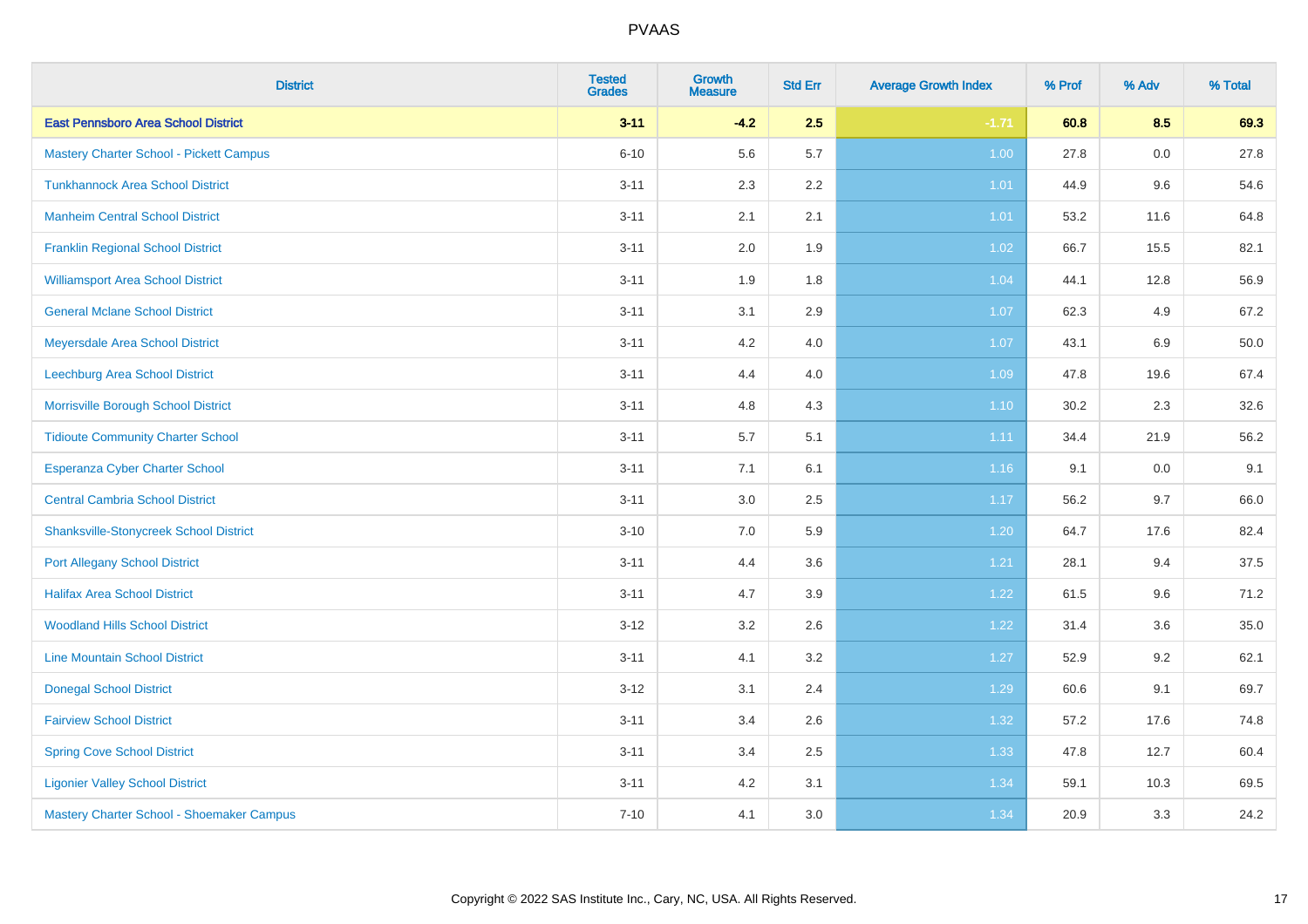| <b>District</b>                                    | <b>Tested</b><br><b>Grades</b> | <b>Growth</b><br><b>Measure</b> | <b>Std Err</b> | <b>Average Growth Index</b> | % Prof | % Adv | % Total |
|----------------------------------------------------|--------------------------------|---------------------------------|----------------|-----------------------------|--------|-------|---------|
| <b>East Pennsboro Area School District</b>         | $3 - 11$                       | $-4.2$                          | 2.5            | $-1.71$                     | 60.8   | 8.5   | 69.3    |
| <b>Pottsgrove School District</b>                  | $3 - 11$                       | $2.8\,$                         | 2.0            | 1.35                        | 44.0   | 10.0  | 53.9    |
| <b>MaST Community Charter School II</b>            | $3 - 10$                       | 4.4                             | 3.2            | 1.37                        | 28.4   | 3.4   | 31.8    |
| <b>West York Area School District</b>              | $3 - 12$                       | 3.2                             | 2.3            | 1.38                        | 53.8   | 4.4   | 58.2    |
| Capital Area School for the Arts Charter School    | $9 - 11$                       | 5.8                             | 4.1            | 1.39                        | 59.3   | 18.6  | 78.0    |
| <b>KIPP Dubois Charter School</b>                  | $9 - 10$                       | 4.7                             | 3.3            | 1.40                        | 31.0   | 1.4   | 32.4    |
| <b>Lincoln Park Performing Arts Charter School</b> | $7 - 11$                       | 3.6                             | 2.5            | 1.42                        | 59.6   | 14.7  | 74.3    |
| <b>Methacton School District</b>                   | $3 - 11$                       | 2.5                             | 1.7            | 1.43                        | 62.5   | 16.4  | 79.0    |
| <b>Towanda Area School District</b>                | $3 - 11$                       | 4.0                             | 2.8            | 1.44                        | 39.4   | 6.6   | 46.0    |
| <b>Punxsutawney Area School District</b>           | $3 - 11$                       | 4.2                             | 2.9            | $1.45$                      | 55.0   | 5.5   | 60.6    |
| <b>Everett Area School District</b>                | $3 - 11$                       | 5.0                             | 3.4            | 1.47                        | 60.5   | 1.3   | 61.8    |
| <b>New Brighton Area School District</b>           | $3 - 11$                       | 4.6                             | 3.1            | $1.47$                      | 60.9   | 5.8   | 66.7    |
| <b>Loyalsock Township School District</b>          | $3 - 12$                       | 4.2                             | 2.8            | 1.47                        | 54.3   | 2.1   | 56.4    |
| <b>Burrell School District</b>                     | $3 - 11$                       | 4.5                             | 3.1            | 1.48                        | 58.5   | 13.8  | 72.3    |
| <b>Warrior Run School District</b>                 | $3 - 11$                       | 4.6                             | 3.0            | 1.51                        | 40.9   | 8.1   | 49.0    |
| <b>Armstrong School District</b>                   | $3 - 11$                       | 2.6                             | 1.7            | 1.53                        | 51.5   | 6.1   | 57.6    |
| South Butler County School District                | $3 - 10$                       | 3.9                             | 2.5            | 1.54                        | 53.1   | 16.6  | 69.7    |
| <b>Pleasant Valley School District</b>             | $3 - 11$                       | 3.1                             | 2.0            | 1.57                        | 57.2   | 5.5   | 62.8    |
| <b>Hermitage School District</b>                   | $3 - 12$                       | $3.8\,$                         | 2.4            | 1.60                        | 57.5   | 9.3   | 66.8    |
| Esperanza Academy Charter School                   | $4 - 11$                       | 4.0                             | 2.5            | 1.61                        | 32.4   | 0.7   | 33.1    |
| <b>Millersburg Area School District</b>            | $3 - 11$                       | 6.2                             | 3.8            | 1.63                        | 51.8   | 7.4   | 59.3    |
| <b>Conrad Weiser Area School District</b>          | $3 - 11$                       | 3.6                             | 2.2            | 1.63                        | 52.1   | 2.1   | 54.2    |
| Allegheny-Clarion Valley School District           | $3 - 10$                       | 7.8                             | 4.7            | 1.65                        | 53.3   | 3.3   | 56.7    |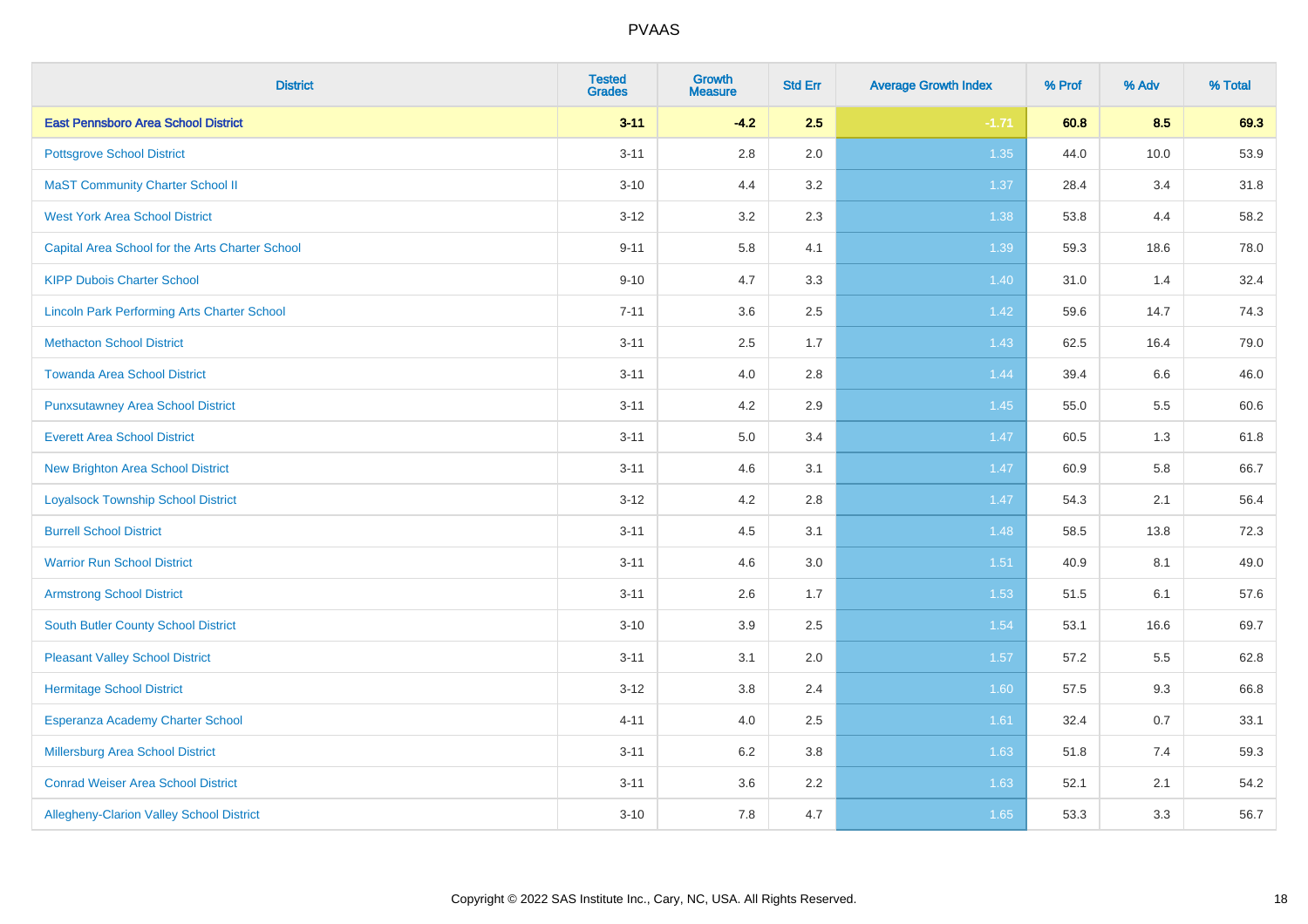| <b>District</b>                             | <b>Tested</b><br><b>Grades</b> | <b>Growth</b><br><b>Measure</b> | <b>Std Err</b> | <b>Average Growth Index</b> | % Prof | % Adv | % Total |
|---------------------------------------------|--------------------------------|---------------------------------|----------------|-----------------------------|--------|-------|---------|
| <b>East Pennsboro Area School District</b>  | $3 - 11$                       | $-4.2$                          | 2.5            | $-1.71$                     | 60.8   | 8.5   | 69.3    |
| <b>Central Bucks School District</b>        | $3 - 11$                       | 1.6                             | 0.9            | 1.66                        | 63.0   | 16.8  | 79.8    |
| <b>Oswayo Valley School District</b>        | $3 - 12$                       | 8.5                             | 5.0            | 1.68                        | 50.0   | 16.7  | 66.7    |
| <b>Reach Cyber Charter School</b>           | $3 - 11$                       | 8.1                             | 4.7            | 1.72                        | 42.4   | 4.6   | 47.0    |
| <b>Northgate School District</b>            | $3 - 11$                       | 6.3                             | 3.6            | 1.73                        | 53.3   | 16.7  | 70.0    |
| <b>Bentworth School District</b>            | $3 - 11$                       | 5.7                             | 3.2            | 1.75                        | 44.2   | 19.5  | 63.6    |
| <b>Salisbury Township School District</b>   | $3 - 11$                       | 6.3                             | 3.6            | 1.77                        | 46.2   | 6.6   | 52.8    |
| <b>York Academy Regional Charter School</b> | $3 - 11$                       | 9.0                             | 5.0            | 1.79                        | 55.2   | 0.0   | 55.2    |
| <b>Sto-Rox School District</b>              | $3 - 10$                       | 6.6                             | 3.7            | 1.80                        | 13.4   | 0.0   | 13.4    |
| <b>Laurel Highlands School District</b>     | $3 - 11$                       | 4.3                             | 2.4            | 1.81                        | 44.9   | 9.6   | 54.5    |
| <b>Hanover Public School District</b>       | $3 - 11$                       | 5.2                             | 2.8            | 1.83                        | 52.2   | 14.4  | 66.7    |
| <b>Blacklick Valley School District</b>     | $3 - 11$                       | $8.0\,$                         | 4.3            | 1.85                        | 34.1   | 0.0   | 34.1    |
| <b>Monessen City School District</b>        | $3 - 10$                       | 8.3                             | 4.5            | 1.85                        | 42.9   | 2.9   | 45.7    |
| <b>Uniontown Area School District</b>       | $3 - 11$                       | 6.0                             | 3.2            | 1.87                        | 62.4   | 5.9   | 68.2    |
| <b>Sharon City School District</b>          | $3 - 11$                       | 4.9                             | 2.6            | 1.87                        | 48.2   | 5.3   | 53.4    |
| <b>Steel Valley School District</b>         | $3 - 11$                       | 6.5                             | 3.4            | 1.89                        | 50.7   | 5.6   | 56.3    |
| <b>Western Wayne School District</b>        | $3 - 11$                       | 5.6                             | 2.9            | 1.93                        | 41.3   | 17.4  | 58.7    |
| <b>Pottsville Area School District</b>      | $3 - 12$                       | 4.4                             | 2.3            | 1.94                        | 44.8   | 5.4   | 50.2    |
| <b>Beaver Area School District</b>          | $3 - 10$                       | 4.7                             | 2.4            | 1.94                        | 57.4   | 16.8  | 74.2    |
| <b>West Allegheny School District</b>       | $3 - 12$                       | 4.0                             | 2.1            | 1.96                        | 63.1   | 15.7  | 78.8    |
| <b>Central Valley School District</b>       | $3 - 10$                       | 4.8                             | 2.4            | 1.98                        | 56.9   | 9.0   | 65.9    |
| Altoona Area School District                | $3 - 12$                       | 3.3                             | 1.6            | 1.99                        | 47.7   | 8.2   | 55.9    |
| <b>Blackhawk School District</b>            | $3 - 11$                       | 4.7                             | 2.3            | 2.01                        | 55.8   | 8.8   | 64.6    |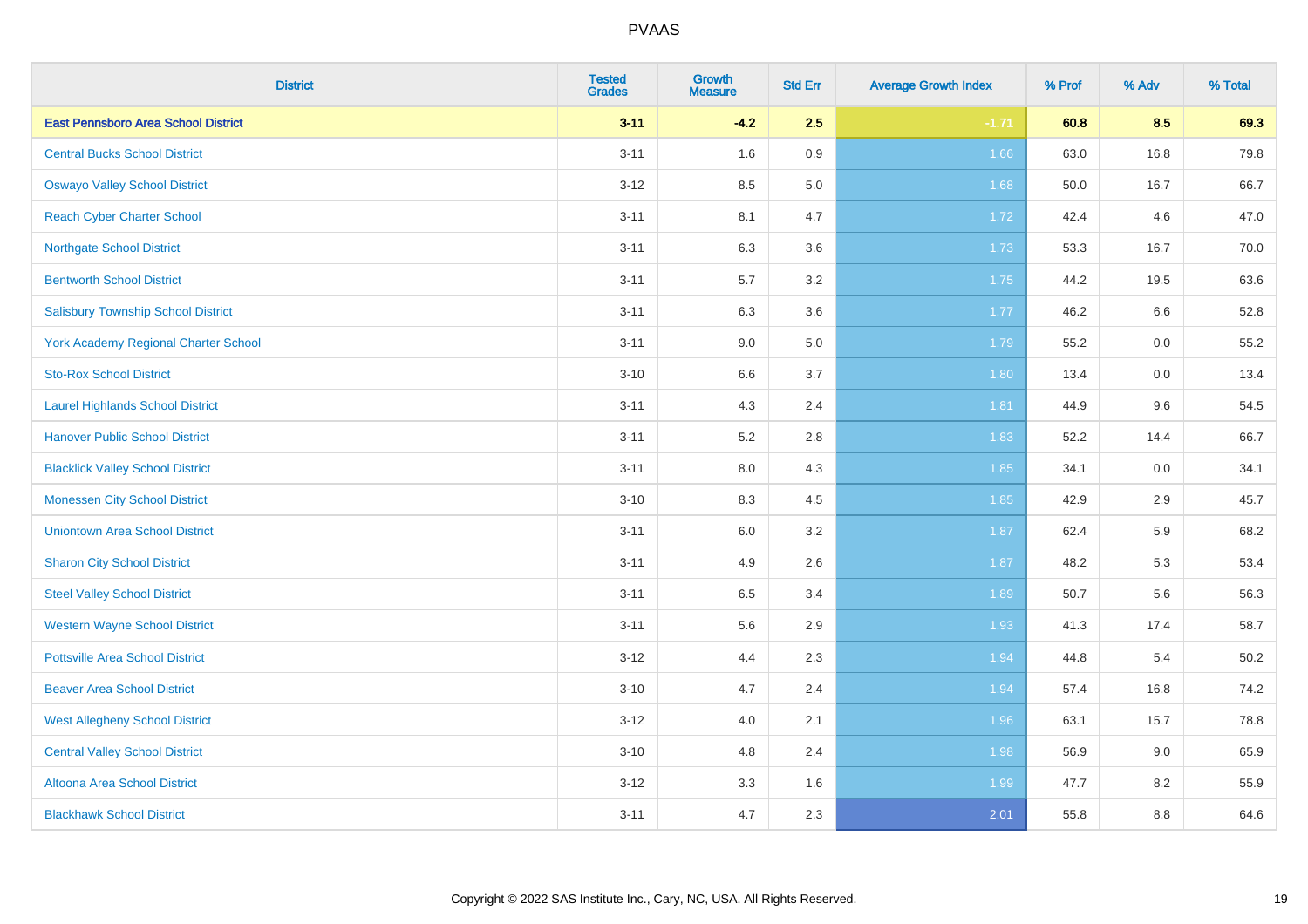| <b>District</b>                                        | <b>Tested</b><br><b>Grades</b> | <b>Growth</b><br><b>Measure</b> | <b>Std Err</b> | <b>Average Growth Index</b> | % Prof | % Adv   | % Total |
|--------------------------------------------------------|--------------------------------|---------------------------------|----------------|-----------------------------|--------|---------|---------|
| <b>East Pennsboro Area School District</b>             | $3 - 11$                       | $-4.2$                          | 2.5            | $-1.71$                     | 60.8   | 8.5     | 69.3    |
| <b>Chester Charter Scholars Academy Charter School</b> | $3 - 12$                       | 8.4                             | 4.1            | 2.03                        | 23.4   | 0.0     | 23.4    |
| Dr Robert Ketterer Charter School Inc                  | $6 - 12$                       | 10.1                            | 5.0            | 2.04                        | 14.9   | 0.4     | 15.3    |
| <b>Millcreek Township School District</b>              | $3 - 11$                       | 3.1                             | 1.5            | 2.06                        | 55.6   | 14.2    | 69.7    |
| <b>Coudersport Area School District</b>                | $3 - 11$                       | 7.7                             | 3.7            | 2.06                        | 55.7   | 8.2     | 63.9    |
| <b>Keystone Oaks School District</b>                   | $3 - 11$                       | 5.5                             | 2.6            | 2.07                        | 53.2   | 12.1    | 65.4    |
| <b>South Western School District</b>                   | $3 - 12$                       | 3.9                             | 1.9            | 2.08                        | 60.2   | 8.1     | 68.3    |
| <b>Grove City Area School District</b>                 | $3 - 12$                       | 5.1                             | 2.4            | 2.09                        | 36.4   | 16.5    | 52.8    |
| <b>Eastern Lancaster County School District</b>        | $3 - 12$                       | 4.5                             | 2.2            | 2.09                        | 46.3   | 11.4    | 57.6    |
| <b>Muhlenberg School District</b>                      | $3 - 10$                       | 4.0                             | 1.9            | 2.10                        | 34.2   | 2.6     | 36.8    |
| Community Academy Of Philadelphia Charter School       | $3 - 11$                       | 5.8                             | 2.7            | 2.12                        | 26.7   | 0.9     | 27.6    |
| Pennsylvania Leadership Charter School                 | $3 - 11$                       | 4.6                             | 2.2            | 2.13                        | 55.4   | 11.2    | 66.7    |
| <b>Allegheny Valley School District</b>                | $3 - 11$                       | 8.5                             | 3.9            | 2.17                        | 53.1   | 12.2    | 65.3    |
| <b>Carlynton School District</b>                       | $3 - 11$                       | 7.3                             | 3.3            | 2.22                        | 41.0   | 10.5    | 51.6    |
| Pennsylvania Distance Learning Charter School          | $3 - 12$                       | 9.3                             | 4.2            | 2.22                        | 42.2   | 3.1     | 45.3    |
| Lincoln Leadership Academy Charter School              | $3 - 12$                       | 14.2                            | 6.4            | 2.22                        | 23.5   | $0.0\,$ | 23.5    |
| <b>Carbondale Area School District</b>                 | $3 - 10$                       | 7.4                             | 3.3            | 2.25                        | 56.6   | 2.6     | 59.2    |
| <b>Agora Cyber Charter School</b>                      | $3 - 11$                       | 5.8                             | 2.6            | 2.28                        | 42.8   | 6.6     | 49.4    |
| <b>Wilson Area School District</b>                     | $3 - 11$                       | 6.0                             | 2.6            | 2.30                        | 48.7   | 8.5     | 57.2    |
| <b>Brookville Area School District</b>                 | $3 - 11$                       | 6.9                             | 3.0            | 2.30                        | 55.2   | 15.6    | 70.8    |
| <b>Richland School District</b>                        | $3 - 11$                       | 6.7                             | 2.9            | 2.33                        | 62.2   | 19.2    | 81.4    |
| <b>Collegium Charter School</b>                        | $3 - 10$                       | 5.9                             | 2.5            | 2.33                        | 38.1   | 7.9     | 46.0    |
| <b>Governor Mifflin School District</b>                | $3 - 11$                       | 4.1                             | 1.8            | 2.33                        | 42.5   | 7.2     | 49.7    |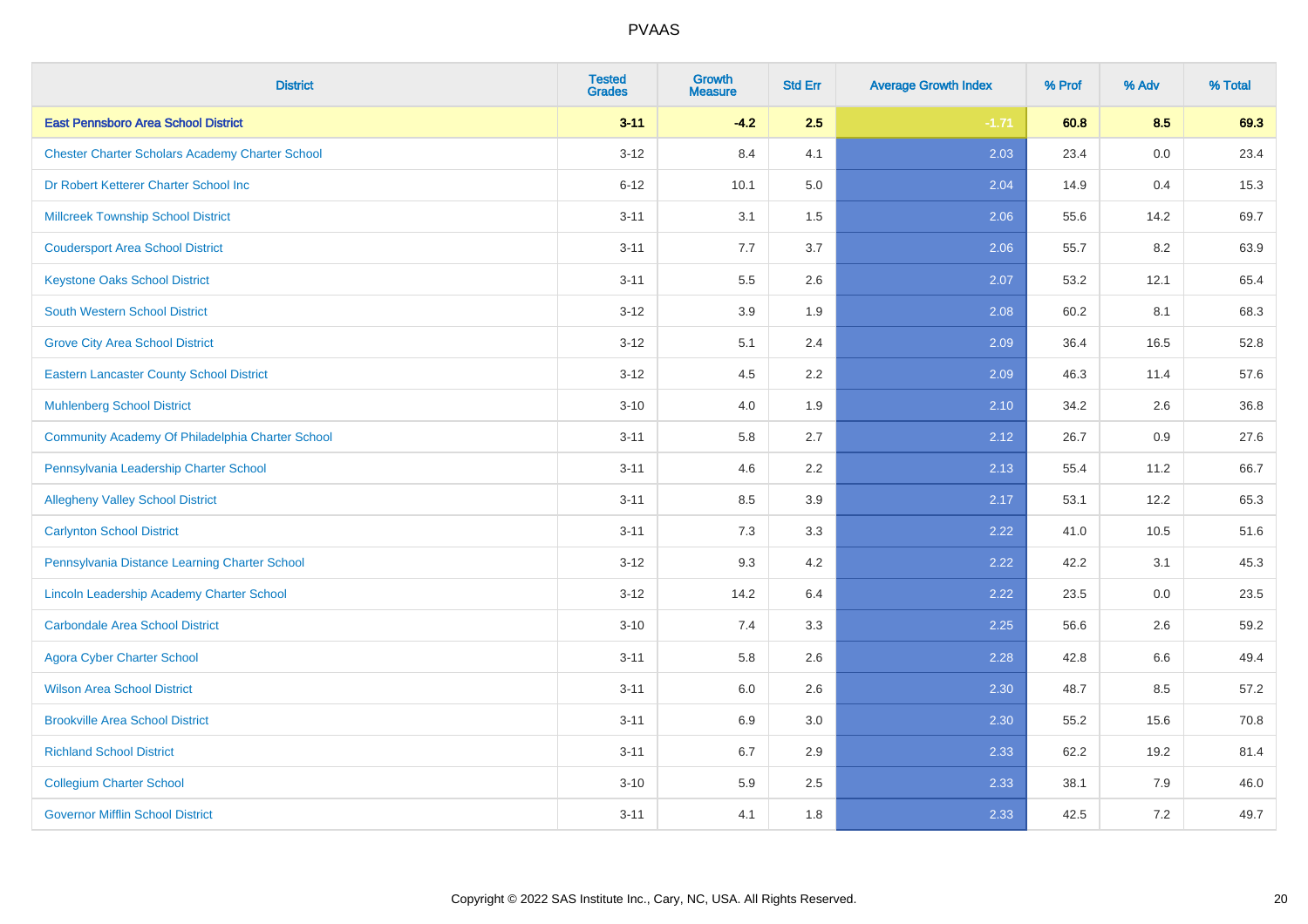| <b>District</b>                             | <b>Tested</b><br><b>Grades</b> | <b>Growth</b><br><b>Measure</b> | <b>Std Err</b> | <b>Average Growth Index</b> | % Prof | % Adv   | % Total |
|---------------------------------------------|--------------------------------|---------------------------------|----------------|-----------------------------|--------|---------|---------|
| <b>East Pennsboro Area School District</b>  | $3 - 11$                       | $-4.2$                          | 2.5            | $-1.71$                     | 60.8   | 8.5     | 69.3    |
| <b>Franklin Area School District</b>        | $3 - 11$                       | 6.6                             | 2.8            | 2.34                        | 48.2   | $4.5\,$ | 52.7    |
| <b>Hampton Township School District</b>     | $3 - 11$                       | 5.1                             | 2.2            | 2.35                        | 54.0   | 28.2    | 82.2    |
| <b>New Foundations Charter School</b>       | $3 - 11$                       | 5.4                             | 2.2            | 2.41                        | 47.2   | 2.5     | 49.8    |
| People For People Charter School            | $3 - 12$                       | 13.3                            | 5.5            | 2.43                        | 13.5   | 0.0     | 13.5    |
| <b>Wattsburg Area School District</b>       | $3 - 11$                       | 6.5                             | 2.7            | 2.43                        | 42.7   | 7.6     | 50.3    |
| <b>Belle Vernon Area School District</b>    | $3 - 11$                       | 6.5                             | 2.6            | 2.44                        | 55.6   | 11.1    | 66.7    |
| <b>Belmont Charter School</b>               | $3 - 10$                       | 16.0                            | 6.5            | 2.45                        | 64.3   | 0.0     | 64.3    |
| <b>Bethlehem-Center School District</b>     | $3 - 10$                       | 8.1                             | 3.3            | 2.46                        | 35.1   | 1.4     | 36.5    |
| <b>Wilmington Area School District</b>      | $3 - 11$                       | 7.5                             | 3.0            | 2.48                        | 55.1   | 5.1     | 60.2    |
| <b>Shenandoah Valley School District</b>    | $3 - 11$                       | 9.7                             | 3.9            | 2.49                        | 28.3   | 5.0     | 33.3    |
| 21st Century Cyber Charter School           | $6 - 12$                       | 5.7                             | 2.3            | 2.50                        | 56.7   | 8.3     | 65.0    |
| Northampton Area School District            | $3 - 11$                       | 4.0                             | 1.6            | 2.51                        | 52.3   | 10.8    | 63.1    |
| <b>Clarion Area School District</b>         | $3 - 11$                       | 10.3                            | 4.1            | 2.51                        | 45.4   | 14.6    | 60.0    |
| Renaissance Academy Charter School          | $3 - 11$                       | 8.3                             | 3.3            | 2.54                        | 45.6   | 22.8    | 68.4    |
| New Hope-Solebury School District           | $3 - 11$                       | 7.5                             | 2.9            | 2.57                        | 68.2   | 22.7    | 90.9    |
| <b>Penncrest School District</b>            | $3 - 11$                       | 5.7                             | 2.2            | 2.57                        | 47.2   | 7.1     | 54.3    |
| <b>Kennett Consolidated School District</b> | $3 - 11$                       | 4.8                             | 1.8            | 2.61                        | 52.5   | 10.7    | 63.2    |
| <b>Wyalusing Area School District</b>       | $3 - 12$                       | 8.8                             | 3.3            | 2.68                        | 54.6   | 11.7    | 66.2    |
| <b>Spring Grove Area School District</b>    | $3 - 11$                       | 5.6                             | 2.1            | 2.68                        | 55.1   | 15.0    | 70.1    |
| <b>Multicultural Academy Charter School</b> | $9 - 11$                       | 9.5                             | 3.5            | 2.69                        | 22.0   | 0.0     | 22.0    |
| <b>Homer-Center School District</b>         | $3 - 11$                       | 9.7                             | 3.6            | 2.70                        | 45.1   | 17.2    | 62.3    |
| <b>Mars Area School District</b>            | $3 - 10$                       | 5.7                             | 2.1            | 2.75                        | 57.9   | 18.2    | 76.1    |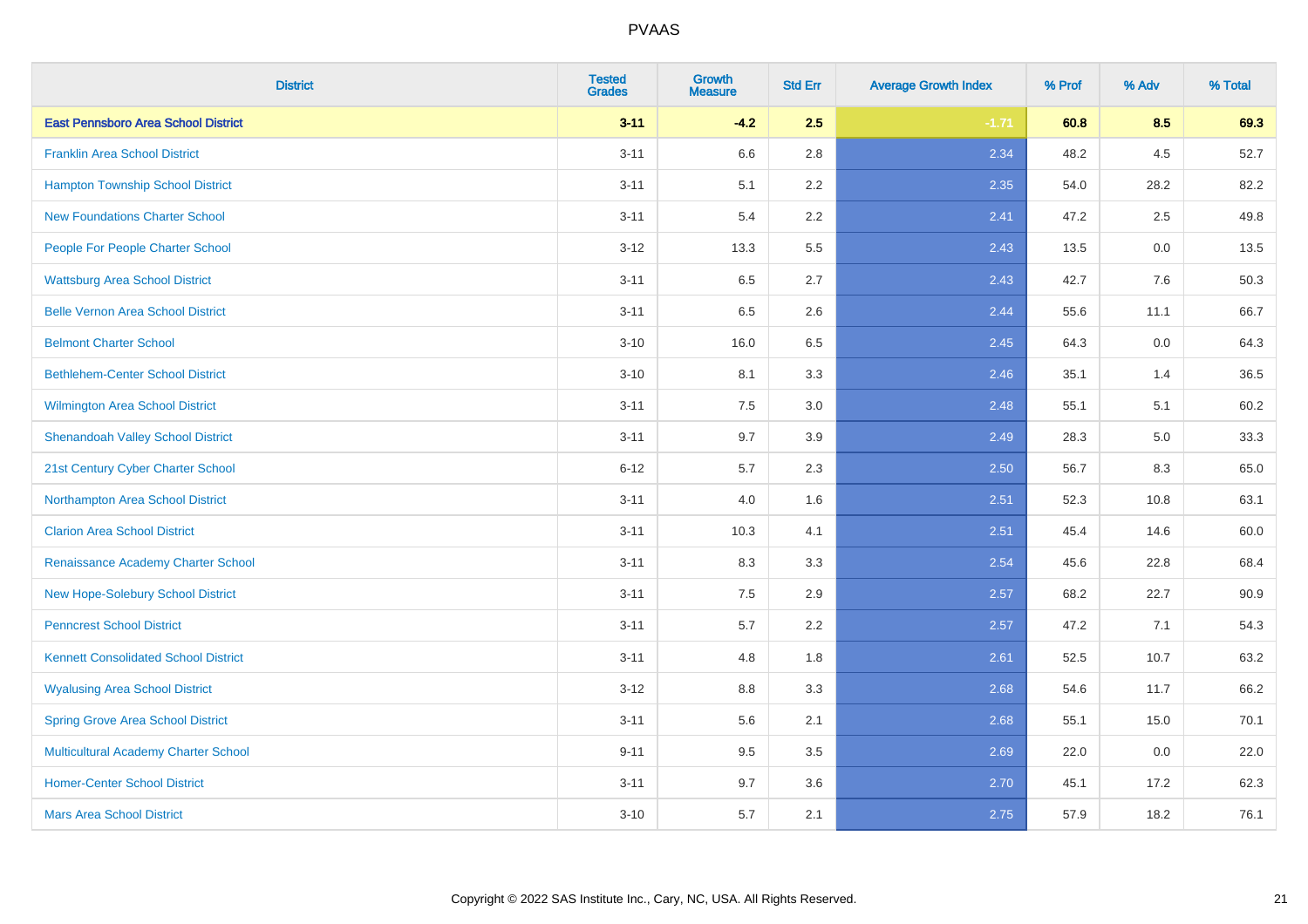| <b>District</b>                                | <b>Tested</b><br><b>Grades</b> | <b>Growth</b><br><b>Measure</b> | <b>Std Err</b> | <b>Average Growth Index</b> | % Prof | % Adv | % Total |
|------------------------------------------------|--------------------------------|---------------------------------|----------------|-----------------------------|--------|-------|---------|
| <b>East Pennsboro Area School District</b>     | $3 - 11$                       | $-4.2$                          | 2.5            | $-1.71$                     | 60.8   | 8.5   | 69.3    |
| <b>Warwick School District</b>                 | $3 - 11$                       | 5.2                             | 1.9            | 2.76                        | 46.4   | 17.0  | 63.3    |
| <b>Peters Township School District</b>         | $3 - 11$                       | 5.0                             | 1.8            | 2.76                        | 59.8   | 26.1  | 85.9    |
| Lehigh Valley Charter High School For The Arts | $9 - 10$                       | $7.3$                           | 2.6            | 2.82                        | 62.3   | 18.2  | 80.5    |
| <b>Jenkintown School District</b>              | $3 - 11$                       | 12.5                            | 4.4            | 2.84                        | 54.6   | 29.6  | 84.1    |
| <b>Hempfield Area School District</b>          | $3 - 12$                       | 4.6                             | 1.6            | 2.86                        | 53.5   | 20.1  | 73.6    |
| Daniel Boone Area School District              | $3 - 12$                       | 5.7                             | 2.0            | 2.88                        | 51.0   | 11.5  | 62.6    |
| <b>Stroudsburg Area School District</b>        | $3 - 11$                       | $5.5\,$                         | 1.9            | 2.88                        | 48.1   | 4.2   | 52.3    |
| <b>Hollidaysburg Area School District</b>      | $3 - 11$                       | 6.0                             | 2.1            | 2.88                        | 57.1   | 12.3  | 69.4    |
| <b>Dover Area School District</b>              | $3 - 12$                       | 6.0                             | 2.1            | 2.94                        | 52.2   | 6.0   | 58.2    |
| Palmyra Area School District                   | $3 - 11$                       | 5.6                             | 1.9            | 2.96                        | 56.4   | 15.6  | 72.0    |
| <b>Montgomery Area School District</b>         | $3 - 11$                       | 10.7                            | 3.6            | 2.96                        | 48.7   | 12.4  | 61.1    |
| <b>Neshaminy School District</b>               | $3 - 11$                       | 4.0                             | 1.3            | 3.02                        | 58.7   | 9.5   | 68.2    |
| Northeastern York School District              | $3 - 11$                       | 5.9                             | 2.0            | 3.03                        | 51.1   | 16.6  | 67.6    |
| Saint Marys Area School District               | $3 - 11$                       | 7.8                             | 2.6            | 3.04                        | 57.0   | 8.2   | 65.2    |
| <b>Northern Cambria School District</b>        | $3 - 11$                       | 10.0                            | 3.3            | 3.04                        | 47.4   | 5.1   | 52.6    |
| <b>Cranberry Area School District</b>          | $3 - 12$                       | 9.2                             | 3.0            | 3.04                        | 47.5   | 10.2  | 57.6    |
| <b>Connellsville Area School District</b>      | $3 - 11$                       | 6.1                             | 2.0            | 3.05                        | 45.4   | 7.8   | 53.2    |
| <b>Ephrata Area School District</b>            | $3 - 11$                       | 5.6                             | 1.8            | 3.12                        | 54.7   | 9.5   | 64.2    |
| <b>Avon Grove Charter School</b>               | $3 - 11$                       | 9.0                             | 2.9            | 3.13                        | 58.8   | 16.7  | 75.5    |
| <b>Bethel Park School District</b>             | $3 - 11$                       | 5.6                             | 1.8            | 3.18                        | 65.3   | 18.6  | 83.9    |
| Jamestown Area School District                 | $3 - 11$                       | 13.5                            | 4.2            | 3.19                        | 64.4   | 13.3  | 77.8    |
| <b>Sayre Area School District</b>              | $3 - 11$                       | 11.2                            | 3.5            | 3.20                        | 52.2   | 7.5   | 59.7    |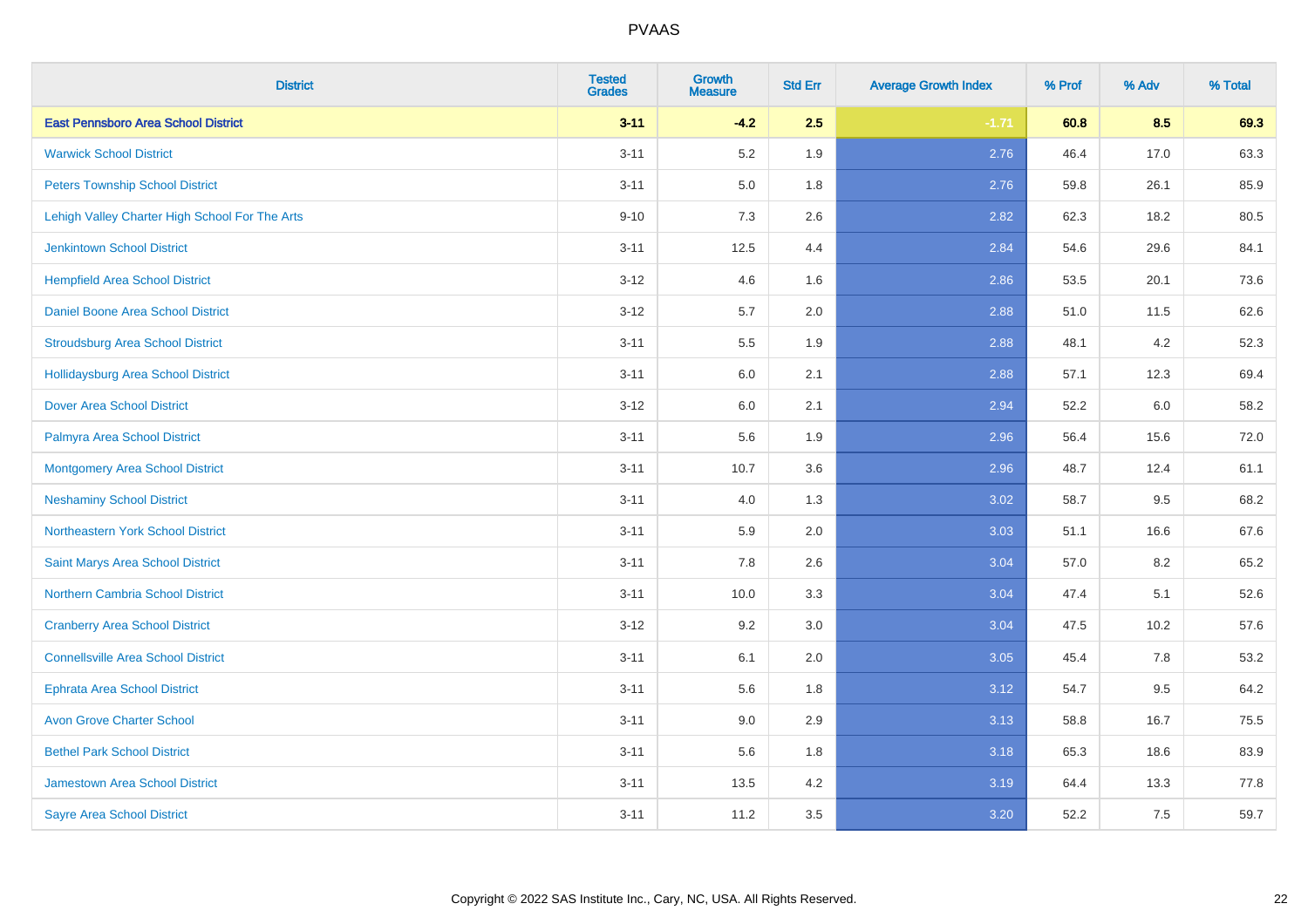| <b>District</b>                                | <b>Tested</b><br><b>Grades</b> | <b>Growth</b><br><b>Measure</b> | <b>Std Err</b> | <b>Average Growth Index</b> | % Prof | % Adv | % Total |
|------------------------------------------------|--------------------------------|---------------------------------|----------------|-----------------------------|--------|-------|---------|
| <b>East Pennsboro Area School District</b>     | $3 - 11$                       | $-4.2$                          | 2.5            | $-1.71$                     | 60.8   | 8.5   | 69.3    |
| <b>Wayne Highlands School District</b>         | $3 - 11$                       | 7.8                             | 2.4            | 3.23                        | 52.3   | 13.1  | 65.4    |
| <b>Tech Freire Charter School</b>              | $9 - 11$                       | 9.3                             | 2.9            | 3.26                        | 18.0   | 1.1   | 19.1    |
| <b>East Penn School District</b>               | $3 - 11$                       | 4.1                             | 1.3            | 3.27                        | 55.8   | 11.5  | 67.3    |
| Mechanicsburg Area School District             | $3 - 11$                       | 5.9                             | 1.8            | 3.29                        | 57.2   | 13.7  | 70.9    |
| <b>Central Dauphin School District</b>         | $3 - 11$                       | 4.4                             | 1.3            | 3.32                        | 53.3   | 7.4   | 60.7    |
| <b>Mastery Charter School - Hardy Williams</b> | $3 - 11$                       | 11.4                            | 3.4            | 3.33                        | 44.3   | 5.7   | 50.0    |
| Pennsylvania Virtual Charter School            | $3 - 11$                       | 11.8                            | 3.5            | 3.37                        | 56.5   | 11.1  | 67.6    |
| <b>School Lane Charter School</b>              | $3 - 11$                       | 12.4                            | 3.6            | 3.43                        | 59.1   | 9.8   | 68.9    |
| <b>Whitehall-Coplay School District</b>        | $3 - 11$                       | 6.1                             | 1.8            | 3.45                        | 49.3   | 7.4   | 56.6    |
| Ambridge Area School District                  | $3 - 12$                       | 9.1                             | 2.6            | 3.46                        | 50.4   | 10.7  | 61.1    |
| Pen Argyl Area School District                 | $3 - 12$                       | 9.2                             | 2.7            | 3.46                        | 50.0   | 12.6  | 62.6    |
| Selinsgrove Area School District               | $3 - 12$                       | 8.3                             | 2.3            | 3.54                        | 56.8   | 10.0  | 66.8    |
| <b>West Shore School District</b>              | $3 - 12$                       | 5.0                             | 1.4            | 3.59                        | 54.2   | 9.4   | 63.6    |
| <b>Hamburg Area School District</b>            | $3 - 11$                       | 8.9                             | 2.5            | 3.63                        | 43.5   | 8.2   | 51.7    |
| <b>Eastern York School District</b>            | $3 - 11$                       | 9.6                             | 2.6            | 3.71                        | 56.3   | 12.6  | 68.9    |
| <b>Mckeesport Area School District</b>         | $3 - 12$                       | 9.0                             | 2.4            | 3.72                        | 31.0   | 4.5   | 35.5    |
| <b>Midd-West School District</b>               | $3 - 11$                       | 10.3                            | 2.7            | 3.80                        | 58.0   | 13.4  | 71.4    |
| <b>Octorara Area School District</b>           | $3 - 11$                       | 9.1                             | 2.4            | 3.82                        | 52.1   | 8.5   | 60.6    |
| <b>Eastern Lebanon County School District</b>  | $3 - 11$                       | 8.6                             | 2.2            | 3.84                        | 48.8   | 11.4  | 60.3    |
| <b>Allentown City School District</b>          | $3 - 12$                       | 5.3                             | 1.4            | 3.88                        | 25.3   | 2.7   | 28.0    |
| <b>Freeport Area School District</b>           | $3 - 10$                       | 9.7                             | 2.5            | 3.91                        | 57.5   | 17.8  | 75.3    |
| <b>Lake-Lehman School District</b>             | $3 - 11$                       | 10.8                            | 2.7            | 3.93                        | 55.3   | 7.9   | 63.2    |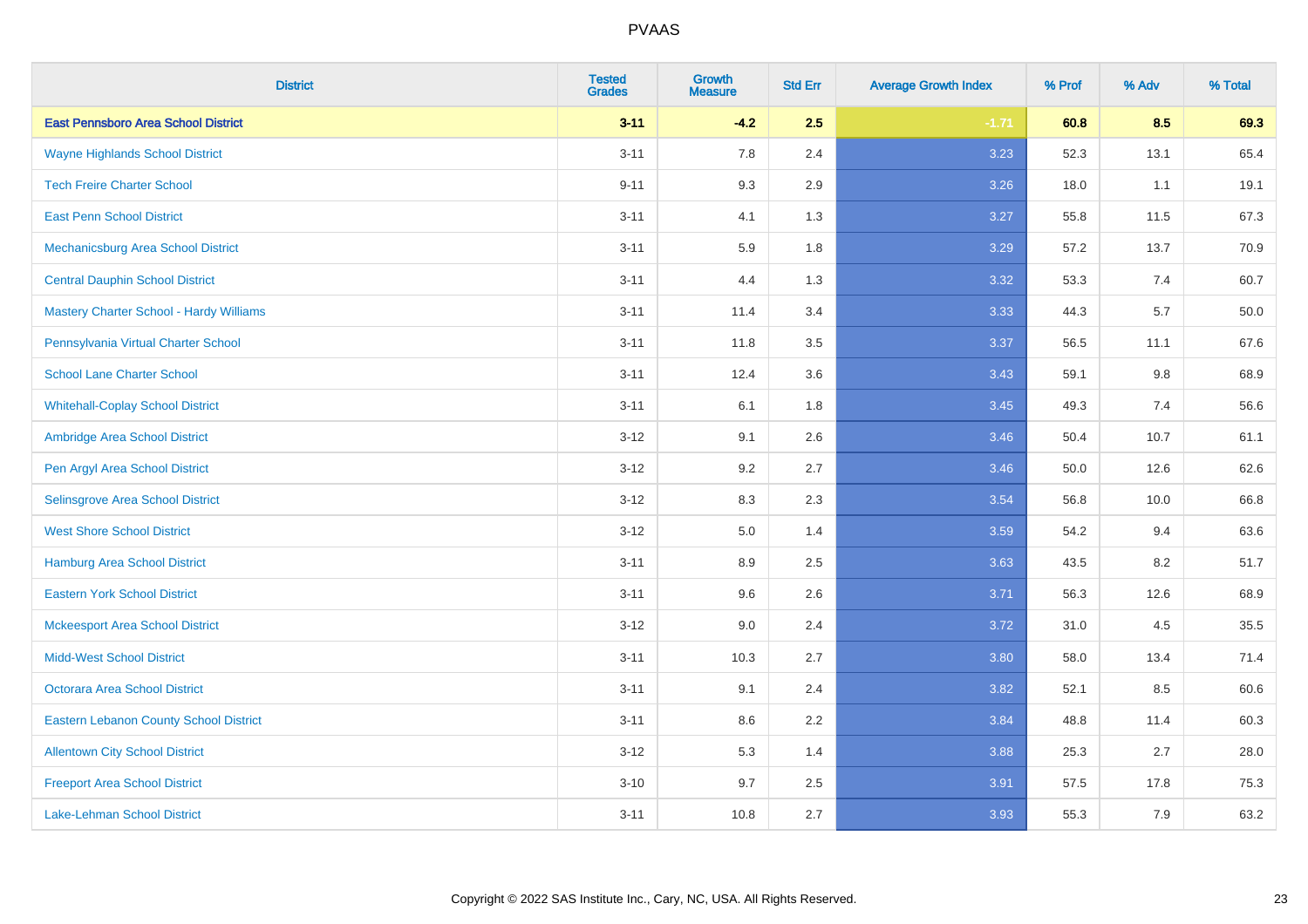| <b>District</b>                                    | <b>Tested</b><br><b>Grades</b> | <b>Growth</b><br><b>Measure</b> | <b>Std Err</b> | <b>Average Growth Index</b> | % Prof | % Adv | % Total |
|----------------------------------------------------|--------------------------------|---------------------------------|----------------|-----------------------------|--------|-------|---------|
| <b>East Pennsboro Area School District</b>         | $3 - 11$                       | $-4.2$                          | 2.5            | $-1.71$                     | 60.8   | 8.5   | 69.3    |
| <b>William Penn School District</b>                | $3 - 12$                       | 8.3                             | 2.1            | 3.99                        | 35.6   | 3.0   | 38.7    |
| <b>Greater Nanticoke Area School District</b>      | $3 - 12$                       | 11.2                            | 2.8            | 4.01                        | 38.0   | 12.4  | 50.4    |
| <b>Greenwood School District</b>                   | $3 - 11$                       | 15.9                            | 3.9            | 4.11                        | 50.0   | 25.0  | 75.0    |
| <b>Montoursville Area School District</b>          | $3 - 12$                       | 10.8                            | 2.5            | 4.24                        | 44.6   | 20.1  | 64.8    |
| Moon Area School District                          | $3 - 11$                       | 8.2                             | 1.9            | 4.25                        | 58.7   | 18.5  | 77.2    |
| <b>Centennial School District</b>                  | $3 - 10$                       | 7.1                             | 1.7            | 4.29                        | 50.1   | 8.7   | 58.9    |
| <b>Parkland School District</b>                    | $3 - 11$                       | 5.3                             | 1.2            | 4.30                        | 58.0   | 22.3  | 80.4    |
| <b>Iroquois School District</b>                    | $3 - 11$                       | 13.1                            | 3.0            | 4.35                        | 48.2   | 7.8   | 56.0    |
| <b>Spring-Ford Area School District</b>            | $3 - 11$                       | 6.0                             | 1.3            | 4.46                        | 60.8   | 16.5  | 77.4    |
| Northern Bedford County School District            | $3 - 11$                       | 16.5                            | 3.6            | 4.58                        | 51.7   | 20.0  | 71.7    |
| <b>Littlestown Area School District</b>            | $3 - 11$                       | 11.4                            | 2.5            | 4.62                        | 55.2   | 10.4  | 65.6    |
| Pocono Mountain School District                    | $3 - 12$                       | $6.8\,$                         | 1.5            | 4.62                        | 45.8   | 5.0   | 50.7    |
| <b>Upper Darby School District</b>                 | $3 - 12$                       | 6.9                             | 1.5            | 4.62                        | 45.0   | 6.7   | 51.7    |
| <b>Conestoga Valley School District</b>            | $3 - 11$                       | 8.7                             | 1.8            | 4.69                        | 60.3   | 13.5  | 73.8    |
| <b>Derry Area School District</b>                  | $3 - 11$                       | 13.2                            | 2.8            | 4.69                        | 60.0   | 12.5  | 72.5    |
| <b>Fort Leboeuf School District</b>                | $3 - 11$                       | 11.7                            | 2.5            | 4.73                        | 48.5   | 21.1  | 69.6    |
| Penns Valley Area School District                  | $3 - 12$                       | 14.0                            | 2.9            | 4.80                        | 41.9   | 23.1  | 65.0    |
| <b>Shippensburg Area School District</b>           | $3 - 11$                       | 9.3                             | 1.9            | 4.84                        | 53.1   | 10.2  | 63.3    |
| <b>Commonwealth Charter Academy Charter School</b> | $3 - 10$                       | 9.1                             | 1.9            | 4.90                        | 47.2   | 9.1   | 56.3    |
| <b>York Suburban School District</b>               | $3 - 11$                       | 10.1                            | 2.1            | 4.91                        | 53.5   | 27.8  | 81.3    |
| <b>West Perry School District</b>                  | $3 - 11$                       | 12.5                            | 2.5            | 4.99                        | 56.6   | 8.4   | 65.0    |
| <b>Cornwall-Lebanon School District</b>            | $3 - 11$                       | 8.3                             | 1.6            | 5.08                        | 47.2   | 8.4   | 55.6    |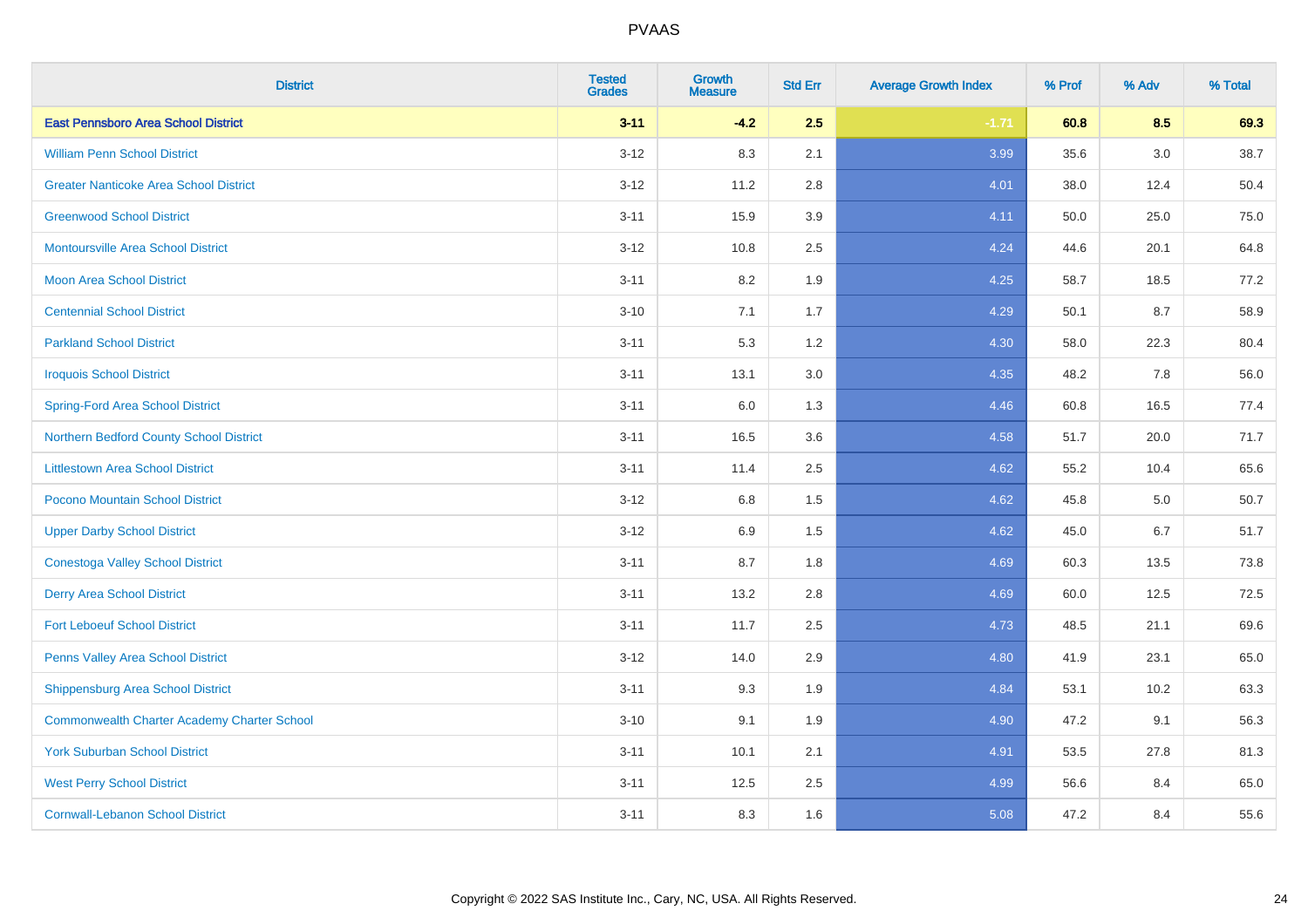| <b>District</b>                               | <b>Tested</b><br><b>Grades</b> | <b>Growth</b><br><b>Measure</b> | <b>Std Err</b> | <b>Average Growth Index</b> | % Prof | % Adv | % Total |
|-----------------------------------------------|--------------------------------|---------------------------------|----------------|-----------------------------|--------|-------|---------|
| <b>East Pennsboro Area School District</b>    | $3 - 11$                       | $-4.2$                          | 2.5            | $-1.71$                     | 60.8   | 8.5   | 69.3    |
| <b>City CHS</b>                               | $10 - 11$                      | 13.6                            | 2.7            | 5.12                        | 45.8   | 3.0   | 48.8    |
| <b>Cocalico School District</b>               | $3 - 11$                       | 10.6                            | 2.0            | 5.18                        | 50.8   | 14.1  | 64.8    |
| <b>Haverford Township School District</b>     | $3 - 11$                       | $8.0\,$                         | 1.5            | 5.27                        | 53.0   | 25.5  | 78.6    |
| Fox Chapel Area School District               | $3 - 11$                       | 9.8                             | 1.8            | 5.36                        | 56.6   | 28.6  | 85.2    |
| <b>Mifflin County School District</b>         | $3 - 11$                       | 9.1                             | 1.7            | 5.49                        | 47.1   | 6.7   | 53.8    |
| <b>Unionville-Chadds Ford School District</b> | $3 - 11$                       | 17.1                            | 3.1            | 5.51                        | 68.1   | 13.2  | 81.3    |
| <b>Fleetwood Area School District</b>         | $3 - 10$                       | 12.2                            | 2.2            | 5.68                        | 53.5   | 11.6  | 65.2    |
| <b>Mountain View School District</b>          | $3 - 11$                       | 20.9                            | 3.5            | 5.91                        | 57.8   | 20.3  | 78.1    |
| <b>Wilson School District</b>                 | $3-12$                         | 8.8                             | 1.5            | 5.96                        | 52.6   | 14.6  | 67.2    |
| <b>Saucon Valley School District</b>          | $3 - 11$                       | 14.7                            | 2.5            | 5.98                        | 48.7   | 20.2  | 69.0    |
| <b>Ridley School District</b>                 | $3 - 12$                       | 10.0                            | 1.6            | 6.10                        | 45.6   | 8.2   | 53.8    |
| <b>Avon Grove School District</b>             | $3 - 10$                       | 10.0                            | 1.6            | 6.26                        | 56.3   | 18.6  | 74.9    |
| <b>Abington Heights School District</b>       | $3 - 11$                       | 13.5                            | 2.2            | 6.27                        | 58.3   | 16.2  | 74.5    |
| <b>Pine-Richland School District</b>          | $3 - 11$                       | 11.5                            | 1.8            | 6.31                        | 60.6   | 24.4  | 85.0    |
| <b>Deer Lakes School District</b>             | $3 - 11$                       | 17.0                            | 2.7            | 6.32                        | 61.5   | 16.4  | 77.9    |
| <b>Derry Township School District</b>         | $3 - 10$                       | 12.8                            | 2.0            | 6.39                        | 54.8   | 25.8  | 80.6    |
| <b>Garnet Valley School District</b>          | $3 - 10$                       | 10.9                            | 1.7            | 6.53                        | 67.1   | 19.0  | 86.1    |
| <b>Hazleton Area School District</b>          | $3 - 11$                       | 9.6                             | 1.4            | 6.77                        | 45.0   | 7.8   | 52.9    |
| <b>Wissahickon School District</b>            | $3 - 10$                       | 12.5                            | 1.8            | 6.85                        | 58.3   | 22.4  | 80.7    |
| <b>Southern York County School District</b>   | $3 - 11$                       | 14.2                            | 2.1            | 6.91                        | 55.1   | 18.1  | 73.1    |
| <b>Delaware Valley School District</b>        | $3 - 11$                       | 12.6                            | 1.8            | 6.93                        | 55.2   | 16.2  | 71.4    |
| <b>Central York School District</b>           | $3-12$                         | 12.3                            | 1.7            | 7.20                        | 55.5   | 11.5  | 67.0    |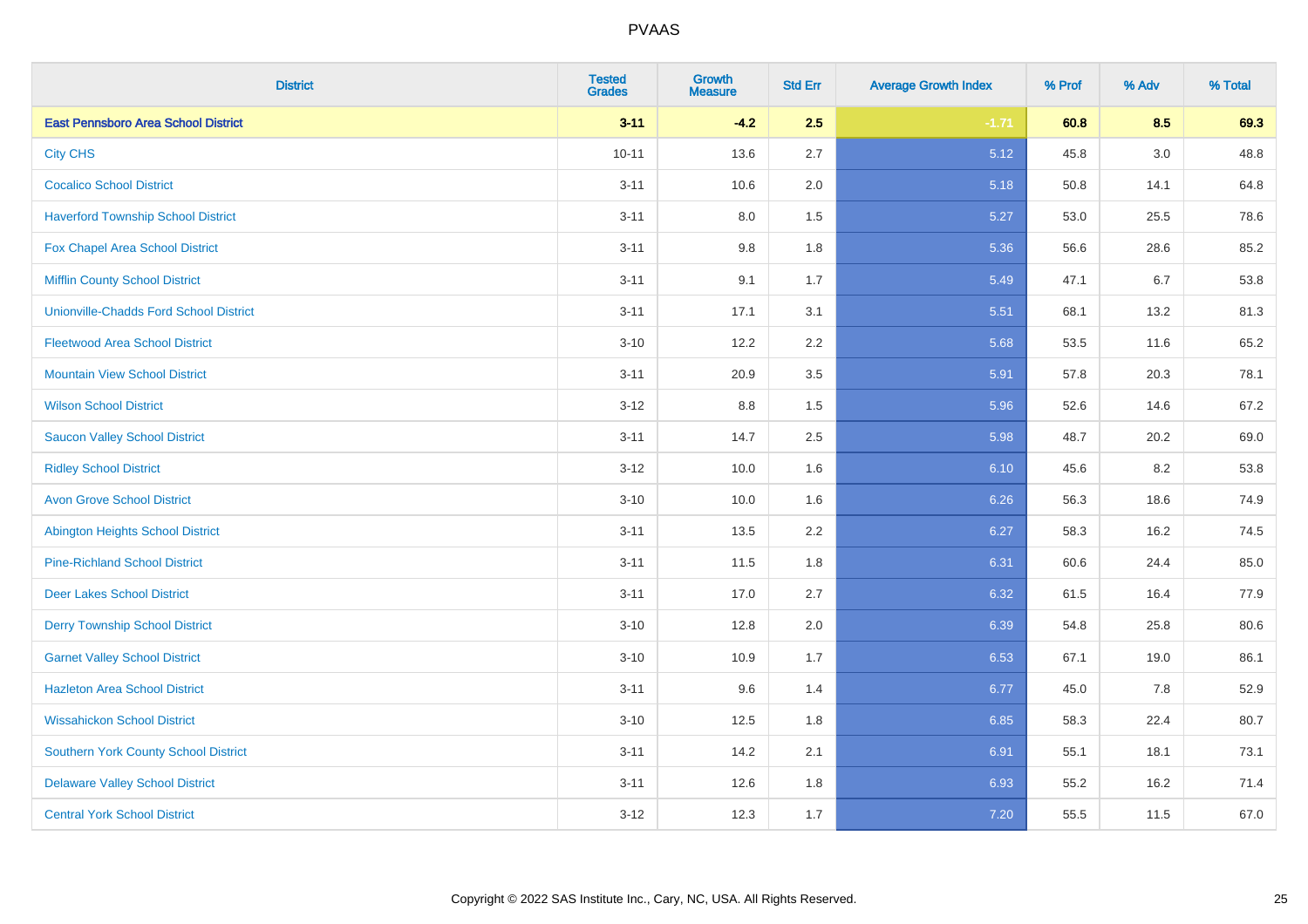| <b>District</b>                            | <b>Tested</b><br><b>Grades</b> | <b>Growth</b><br><b>Measure</b> | <b>Std Err</b> | <b>Average Growth Index</b> | % Prof | % Adv   | % Total |
|--------------------------------------------|--------------------------------|---------------------------------|----------------|-----------------------------|--------|---------|---------|
| <b>East Pennsboro Area School District</b> | $3 - 11$                       | $-4.2$                          | 2.5            | $-1.71$                     | 60.8   | 8.5     | 69.3    |
| <b>Reading School District</b>             | $3 - 11$                       | 10.1                            | 1.4            | 7.25                        | 24.7   | $2.4\,$ | 27.2    |
| <b>Valley View School District</b>         | $3 - 11$                       | 18.1                            | 2.4            | 7.42                        | 53.7   | 14.7    | 68.4    |
| Pennsylvania Cyber Charter School          | $3 - 11$                       | 11.6                            | 1.5            | 7.54                        | 46.3   | 5.0     | 51.3    |
| <b>Upper Merion Area School District</b>   | $3 - 11$                       | 15.3                            | 2.0            | 7.62                        | 59.3   | 19.3    | 78.6    |
| <b>Council Rock School District</b>        | $3 - 11$                       | 8.9                             | 1.2            | 7.65                        | 62.8   | 16.6    | 79.4    |
| <b>Tyrone Area School District</b>         | $3 - 12$                       | 19.7                            | 2.5            | 7.87                        | 60.4   | 16.7    | 77.1    |
| <b>Penn-Trafford School District</b>       | $3 - 11$                       | 13.4                            | 1.7            | 7.87                        | 62.3   | 21.9    | 84.2    |
| <b>Pennsbury School District</b>           | $3 - 11$                       | 11.7                            | 1.5            | 7.90                        | 60.1   | 21.3    | 81.3    |
| <b>Great Valley School District</b>        | $3 - 11$                       | 15.0                            | 1.9            | 7.98                        | 50.0   | 35.0    | 85.0    |
| Northern York County School District       | $3 - 11$                       | 15.6                            | 2.0            | 7.98                        | 57.4   | 11.5    | 68.8    |
| <b>Springfield School District</b>         | $3 - 11$                       | 13.8                            | 1.7            | 7.99                        | 60.9   | 21.5    | 82.4    |
| <b>Bethlehem Area School District</b>      | $3 - 11$                       | 9.3                             | 1.1            | 8.15                        | 44.7   | 12.0    | 56.7    |
| <b>Colonial School District</b>            | $3 - 11$                       | 14.0                            | 1.7            | 8.21                        | 60.2   | 19.6    | 79.8    |
| <b>Souderton Area School District</b>      | $3 - 11$                       | 12.4                            | 1.5            | 8.28                        | 61.7   | 15.2    | 76.9    |
| <b>North Penn School District</b>          | $3 - 11$                       | 9.1                             | 1.1            | 8.36                        | 55.8   | 17.0    | 72.8    |
| <b>Upper Dublin School District</b>        | $3 - 12$                       | 15.4                            | 1.8            | 8.53                        | 60.8   | 24.8    | 85.6    |
| <b>Dallastown Area School District</b>     | $3 - 11$                       | 13.5                            | 1.5            | 8.84                        | 56.0   | 17.9    | 73.8    |
| <b>Norwin School District</b>              | $3 - 11$                       | 18.0                            | 1.7            | 10.37                       | 58.5   | 27.0    | 85.4    |
| <b>West Chester Area School District</b>   | $3 - 11$                       | 12.6                            | 1.2            | 10.38                       | 66.8   | 20.2    | 87.0    |
| <b>Upper Saint Clair School District</b>   | $3 - 11$                       | 18.5                            | 1.7            | 10.65                       | 61.8   | 30.1    | 91.9    |
| Downingtown Area School District           | $3 - 11$                       | 12.1                            | 1.1            | 10.67                       | 60.0   | 23.5    | 83.6    |
| <b>Upper Perkiomen School District</b>     | $3 - 11$                       | 22.1                            | 2.1            | 10.74                       | 57.7   | 13.2    | 70.9    |